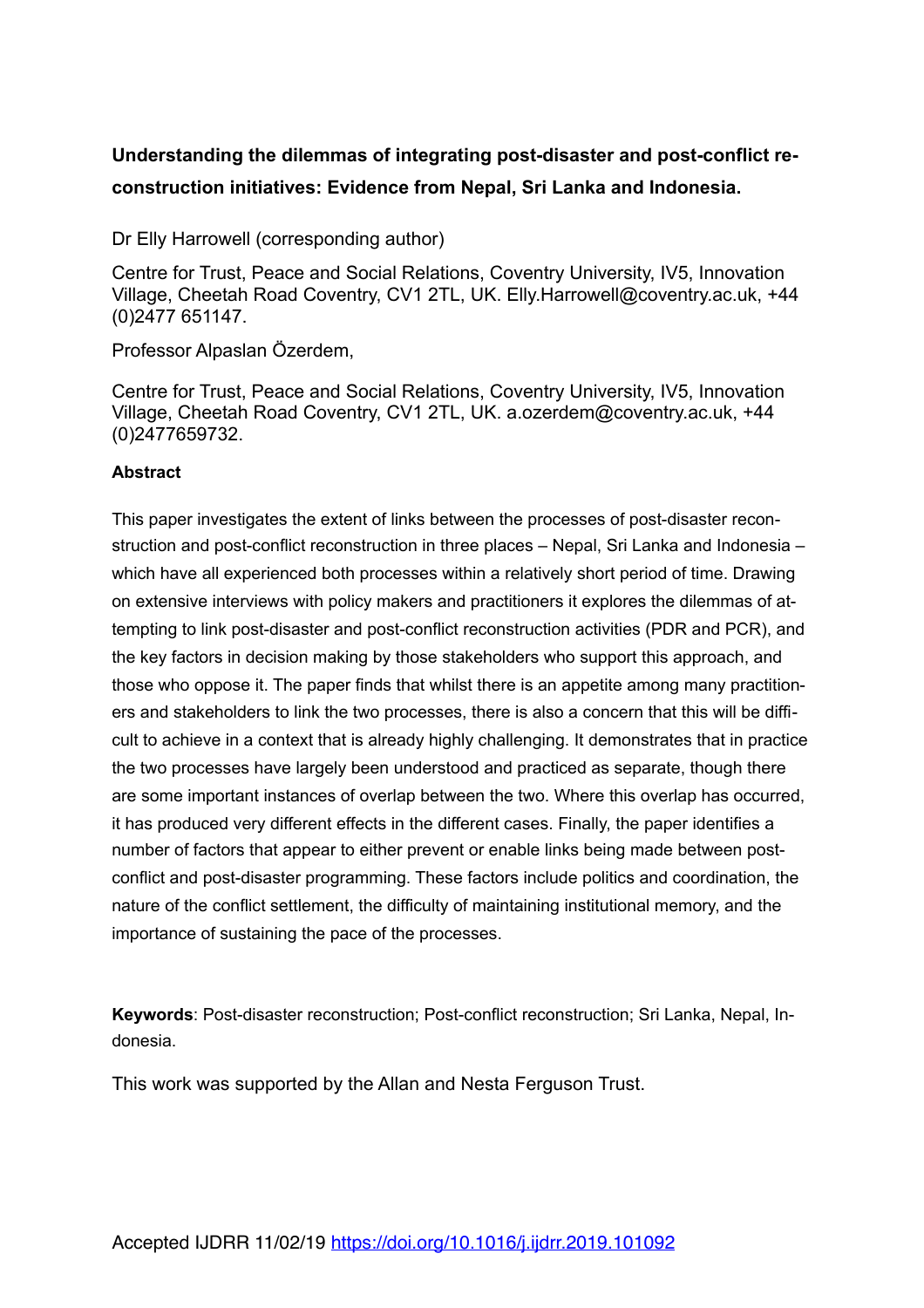## **1. Introduction**

<span id="page-1-1"></span>This paper presents the first analysis of data from a research project carried in three sites in 2017, looking at the extent of links between the processes of post-disaster reconstruction (PDR) and post-conflict reconstruction (PCR).<sup>[1](#page-1-0)</sup> The research focussed on three places – Nepal, Sri Lanka and Indonesia – all of which have experienced both processes within a relatively short period of time. It sets out to find out whether there was an appetite to make links between PCR and PDR to 'build back better' and whether such an approach was favoured by policy makers and practitioners, and if not, what were the barriers to this. The paper finds that whilst there is an appetite among practitioners and stakeholders to link the two processes, there is also a concern this will be difficult to achieve in a context that is already highly challenging in terms of political interference and socio-economic and physical vulnerabilities. It demonstrates that in practice the two processes have largely understood and practiced as separate, though there are some important instances of overlap in terms of a coordinated response between the two. Where this overlap has occurred, it has produced very different effects in the different cases. Finally, the paper identifies a number of factors that appear to either prevent or enable links being made between post-conflict and post-disaster programming. These factors include politics and coordination, the nature of the conflict settlement, the difficulty of maintaining institutional memory, and the importance of sustaining the pace of the processes.

#### **2. Theory**

We started this research from a particular understanding of natural hazard related disasters and conflict as being interrelated in important ways. Their interrelation made us question why responses to the challenge of rebuilding after these often devastating events were not, generally, similarly interlinked. It also led us to believe that there would be a lot of potential in highlighting the links between the two processes, and designing interventions and projects that acknowledge and build on this. This view of the links between natural hazard related

<span id="page-1-0"></span><sup>&</sup>lt;sup>[1](#page-1-1)</sup> This investigation adopts holistic definitions of both processes which see reconstruction processes as wide in scope and spanning several phases of action from relief to long term recovery. We follow Anderlini and El Bushra (2005:51) in defining PCR as "interventions to rebuild in aftermath of violent conflict, spanning immediate response, transition and consolidation of sustainably peaceful societies, and encompassing activities as diverse as physical reconstruction and addressing security, governance and justice issues as well as economic development and social well-being". In a similar vein, we adopt the UNISDR (2017) view of PDR as "The medium- and long-term rebuilding and sustainable restoration of resilient critical infrastructures, services, housing, facilities and livelihoods required for the full functioning of a community or a society affected by a disaster, aligning with the principles of sustainable development and "build back better", to avoid or reduce future disaster risk".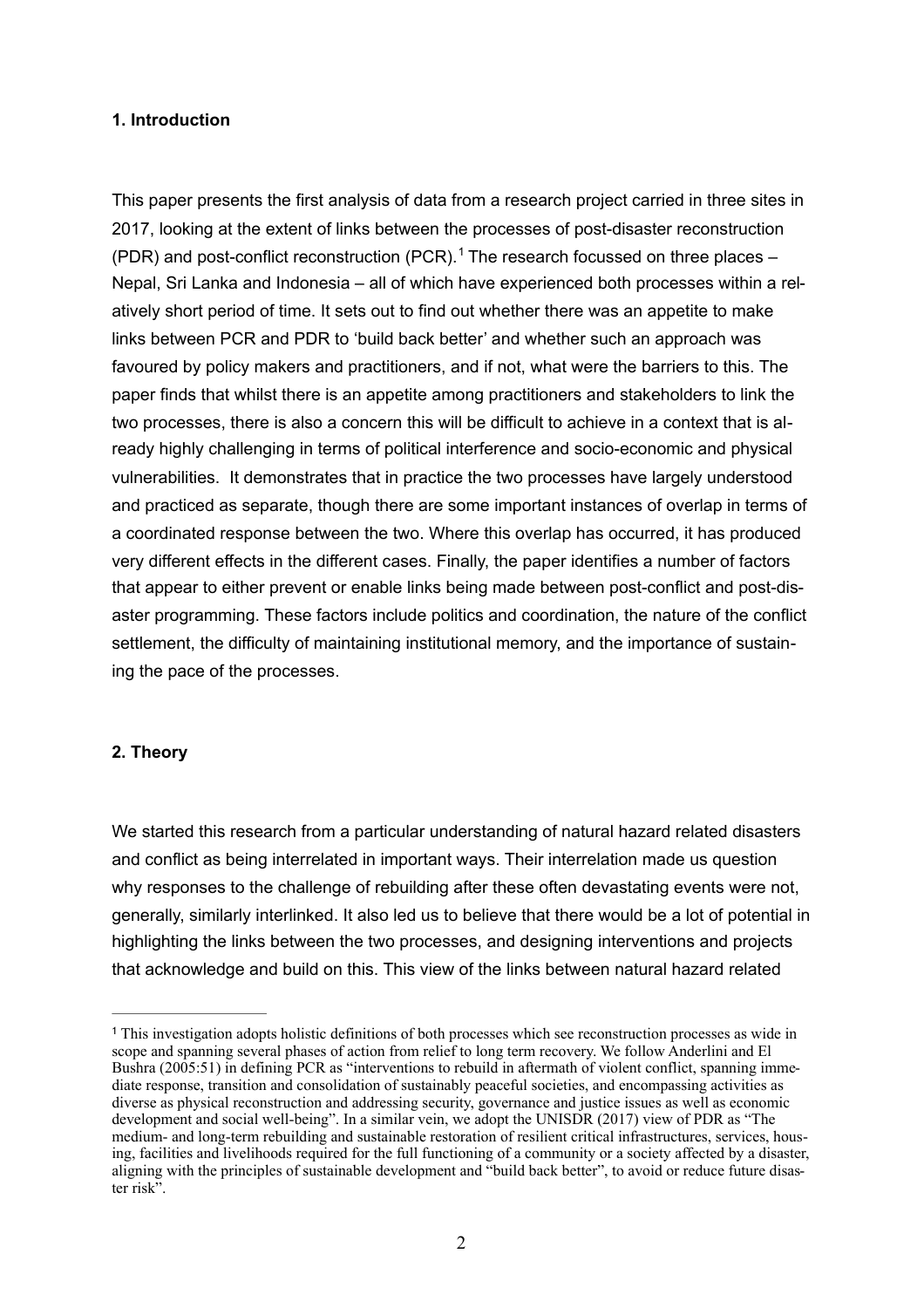disasters and conflict, and the processes that follow them is based on a number of widely accepted arguments drawn from the literature on natural hazard related disasters, conflict and reconstruction.

Firstly, we know that conflict and disasters tend to happen in the same places - 50% (rising to 80% in some years) of the world's natural hazard related disasters affected populations between 2005 and 2009 were situated in fragile and conflict affected states (Peters and Budimir 2016), so it is fair to expect that post-disaster reconstruction and post-conflict reconstruction activities will similarly coincide.

Secondly, one of the most important reasons that conflict and disasters tend to coincide is the way each event exacerbates the conditions for the other from a vulnerability perspective (Keen 2008, Duffield 1994, Godschalk 2003, Peters et al 2016, Uexkull 2014). We support the view of theorists such as Pelling and Dill (2006, 2010) in understanding both conflict and disaster as human made events, the result of the interplay of vulnerabilities, political and economic choices, and hazards, which crucially impacts the capacity of communities to deal with such hazards.

We see both events as parts of a "negative cycle" (Vivekananada et al 2014) in which fragility caused by conflict increases vulnerability to climate change and natural hazard related disasters, which in turn reduces human security and increases the likelihood of conflict. According to Nel and Righarts (2008) "natural disasters significantly increase the risk of violent civil conflict both in the short and medium term, specifically in low- and middle-income countries that have intermediate to high levels of inequality, mixed political regimes, and sluggish economic growth". Communities affected by conflict are even less able to respond to the impact of a disaster, whilst the effects of disaster on the availability of resources and the resilience of a society can make conflict more likely (see Uexkull's work on drought and conflict (2014), and King and Mutter (2014), Peters (2018) and Siddiqi (2018) for an overview of the coincidence of conflict and disaster). Crucially, we do not see the relationship between conflict and disaster as straightforward causality, but as something more nuanced, rooted in the specificities of the local context. This supports Brzoska's findings that the impact of disaster on conflict produces a "diversity of outcomes" which are, above all, "contingent on the historical and social specifics of individual cases" (Brzoska 2018: 321).

Thirdly, we believe that reconstruction following both disaster and conflict is about more than just rebuilding infrastructure or houses, but about addressing the socio-economic and cultural vulnerabilities and root causes of poverty, injustices and structural inequalities that led to the crisis. This is in keeping with contemporary approaches to both practices, whether through actions associated with PCR such as transitional justice and governance reform, or through the famous mantra of 'build back better' that has been so popular in PDR in more recent years. PDR and PCR can be understood as part of a moment of opportunity to rebuild in a transformational way (Pelling and Dill 2006, 2010). Equally, however, it is important to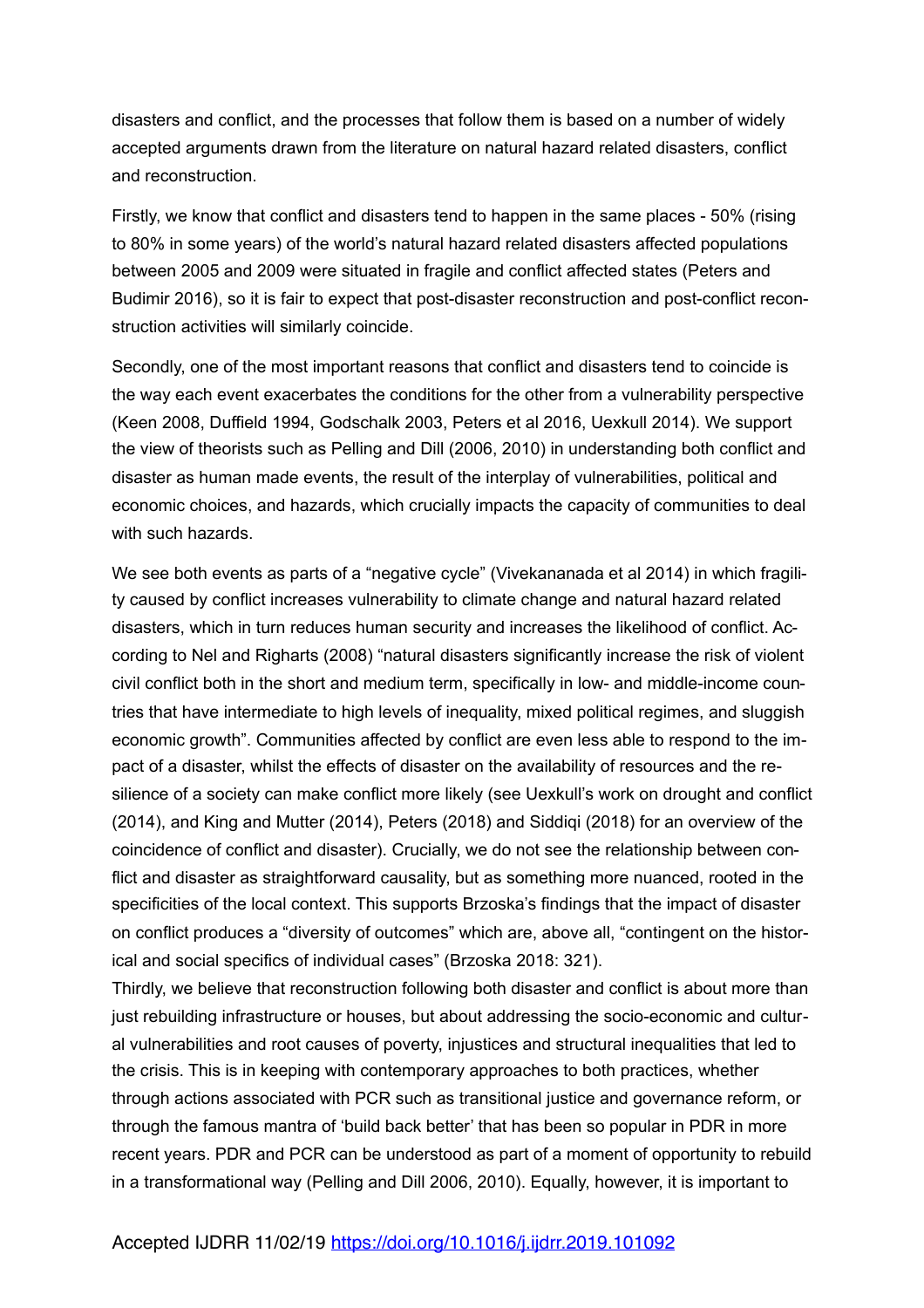recognise the multiple transformations that these processes can engender, being variously linked to processes of modernisation (Suhrke 2007), economic liberalisation (Klein 2007) and the introduction of a hegemonic liberal social and political model (Mac Ginty and Richmond 2013). Walch (2018) reminds us that PDR and PCR interventions should not be assumed to be carried out by an inherently benevolent state actor, but by one with its own political aims and agenda which may not chime with the kind of positive or emancipatory transformation envisaged by the likes of Pelling and Dill (2006).

Fourthly, we acknowledge, in a practical sense, that the tasks of PCR and PDR often fall to the same people and institutions from the local level (affected communities), to the national level (governments) and international level (UN architecture, big NGOs, donor governments) (King and Mutter 2014). Although there are significant and important differences between PCR and PDR programming, there is also a great deal of overlap. For example, taking key elements of PCR - security, governance, socio-economic recovery, transitional justice and reconciliation (Ramsbotham et al 2011, Özerdem 2016) – we can identify numerous activities that are common to PDR also (such as the rebuilding of infrastructure, services and housing, return of displaced populations, revitalisation of local employment and livelihoods, for example), although other activities such as disarmament, demobilisation and reintegration (DDR) of ex-combatants, dealing with landmines, trust building between divided communities, are more strictly considered part of the post-conflict reconstruction process alone. As we shall see in this paper, many of the participants we interviewed had been tasked with working on both PCR and PDR processes.

Given these basic – and widely accepted – principles, we might expect to see the two processes being linked more (even despite the well documented problems of coordination within each process). By linked more we mean systematic coordination of projects, sharing of approaches and learning, and the introduction of projects designed to address both issues. To this effect, the conceptualisation of the nexus between PCR and PDR by Harris et al (2013) in the Overseas Development Institute report 'When disasters and conflict collide: improving links between disaster resilience and conflict prevention' demonstrates how this could happen in practice, and why it might be a fruitful approach to improving reconstruction outcomes. This forms the starting point for discussions in this paper. Harris et al insist on the links between conflict and disaster, drawing on numerous studies to show how conflict can increase the risk of disaster, and disaster increase the risk of violent conflict, whilst acknowledging that there are no absolute causal links, and that in some cases the inverse might be true. They argue that the integration of frameworks designed to address the aftermath of conflict and disaster would make these links clearer, prevent actions carried out under the aegis of one process from exacerbating tensions in the other (the problem of unintended consequences), and help to identify "points of convergence" (p. 37) where actions to prevent disaster and conflict would be most effective. Harris et al suggest the integration of Disaster

4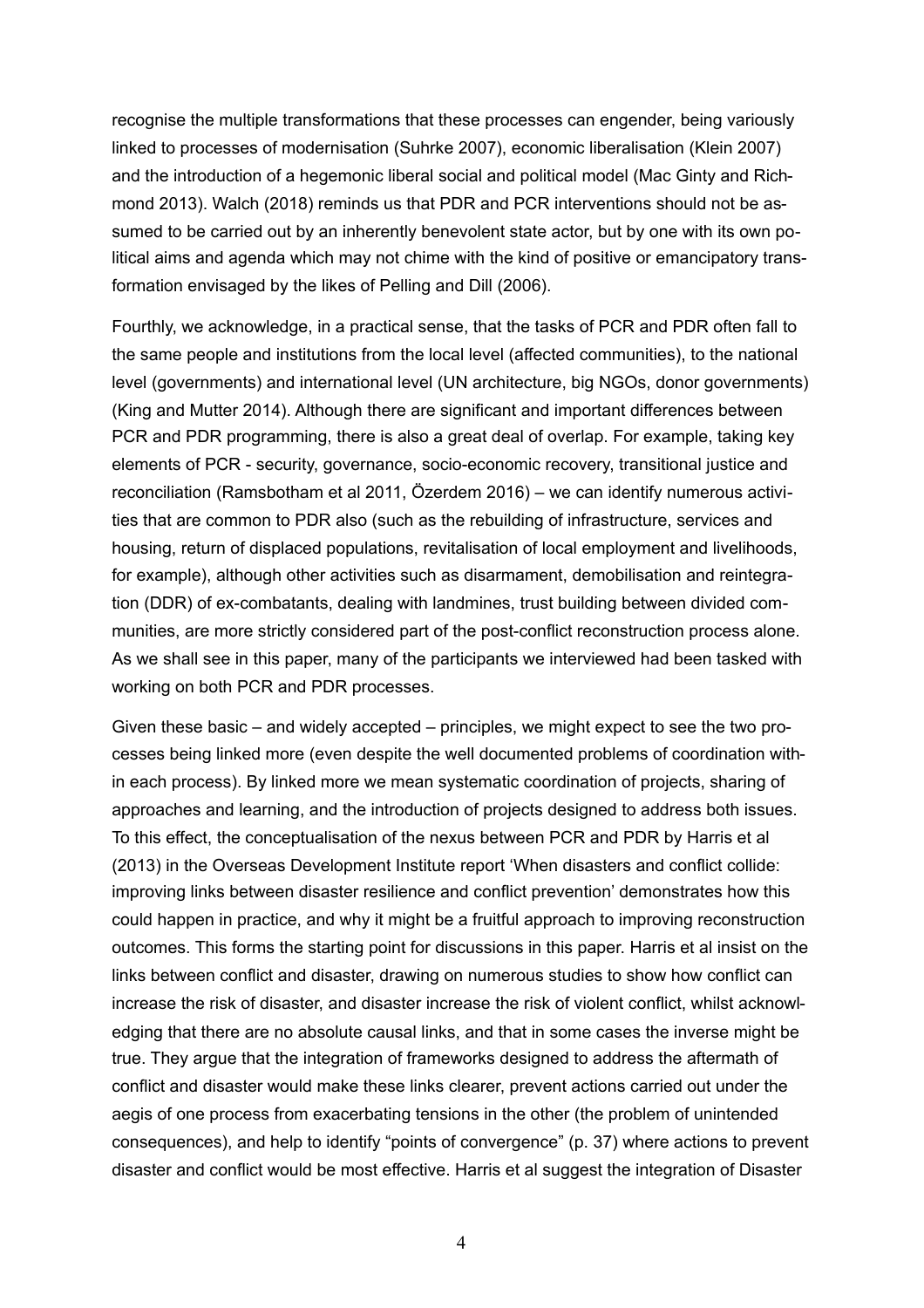Risk Reduction (DRR) into existing peacebuilding frameworks, and the application of conflict sensitivity into disaster response frameworks as a practical first step in moving towards this kind of integration. Field testing these approaches, underpinned by further rigourous research would, they argue, eventually lead to the development of new tools, methods and a conceptual framework appropriate to engaging effectively with the conflict-disaster nexus. Building on DFID's 'Building Peaceful Societies and Communities Framework', Harris et al (2013:40) propose an adapted version by incorporating the 'natural' disaster components of the peacebuilding and statebuilding agenda (Figure 1).



Figure 1: Adapted version of DFID's 'Building peaceful states and societies' framework illustrating the 'natural' disaster components of the peacebuilding and statebuilding agenda (Source: Harris et al 2013, p. 40)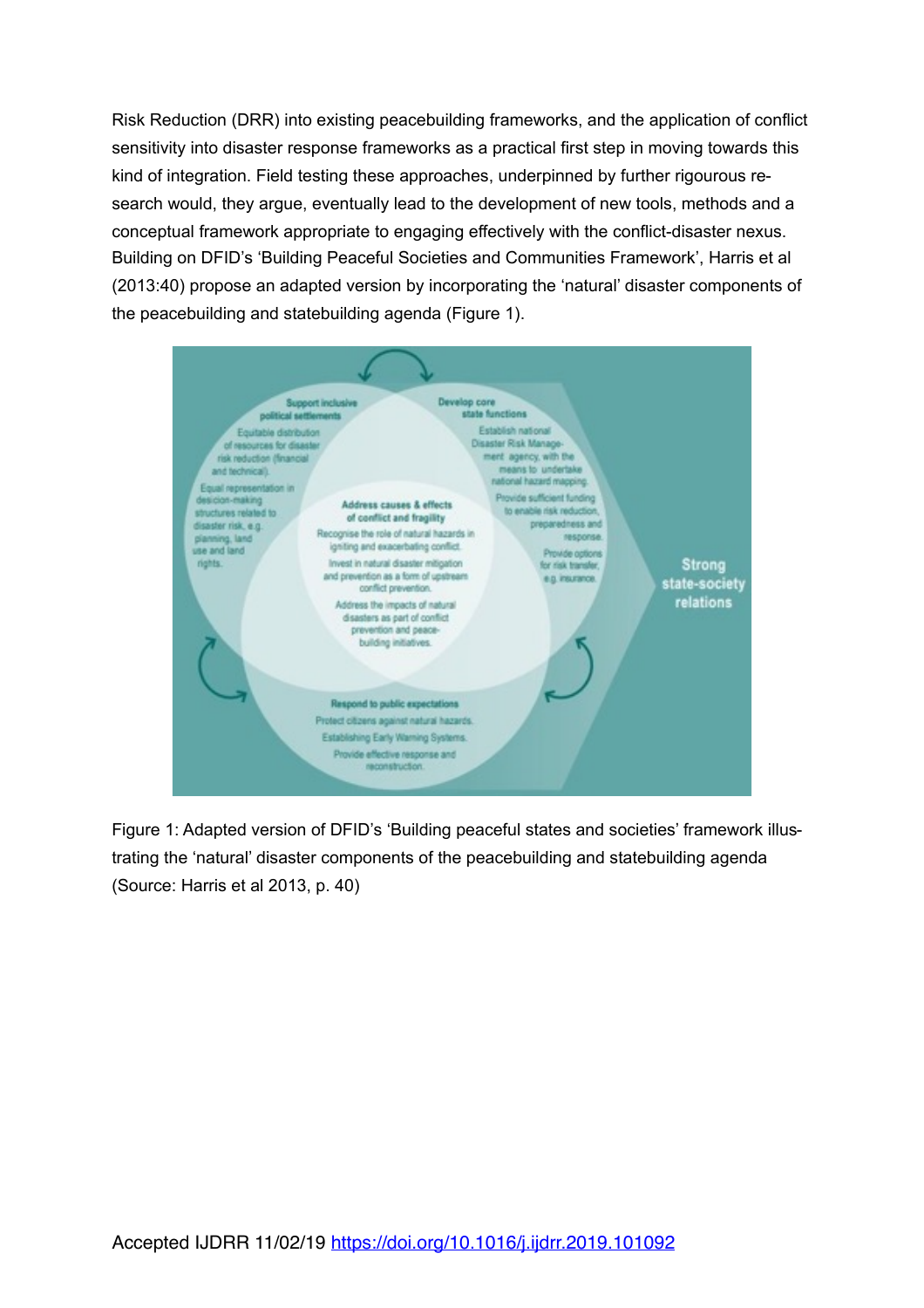

Figure 2: Situating conflict within an adapted Pressure and Release Model (Source: Harris et al 2013, p.41)

In order to address the causes and effects of conflict and fragility, a number of PDR specific responses are proposed within three key areas - 1. Support inclusive political settlements; 2. Develop core state functions; 3. Respond to public expectations, as possible entry points for the PCR-PDR nexus. Similarly, by situating conflict within an adapted Pressure and Release Model, as seen in Figure 2, Harris et al (2013:41) also explain how natural disasters and risk management could be another entry point for the conceptualisation of the nexus.

The preceding conceptualisation of the PCR-PDR nexus is a helpful tool for framing discussions around the issues of long-term reconstruction and development in communities affected by both armed conflict and disasters. Although some work has been done in translating this into practice, for example through the notion of conflict sensitivity in programming such as the Humanitarian Practice Network guidelines, this has been patchy at best and, as we shall see later, counter-productive at worst. Therefore, one of the driving forces of this research project was to ask whether is is feasible and/or desirable to integrate conflict transformational approaches to PDR or disaster risk reduction strategies through PCR activities; whether the arguments proposed by researchers in favour of linking these processes are being reflected or adopted by practitioners on the ground; and what sort of questions factor into decision making around whether or not to pursue work that focusses on the PCR-PDR nexus.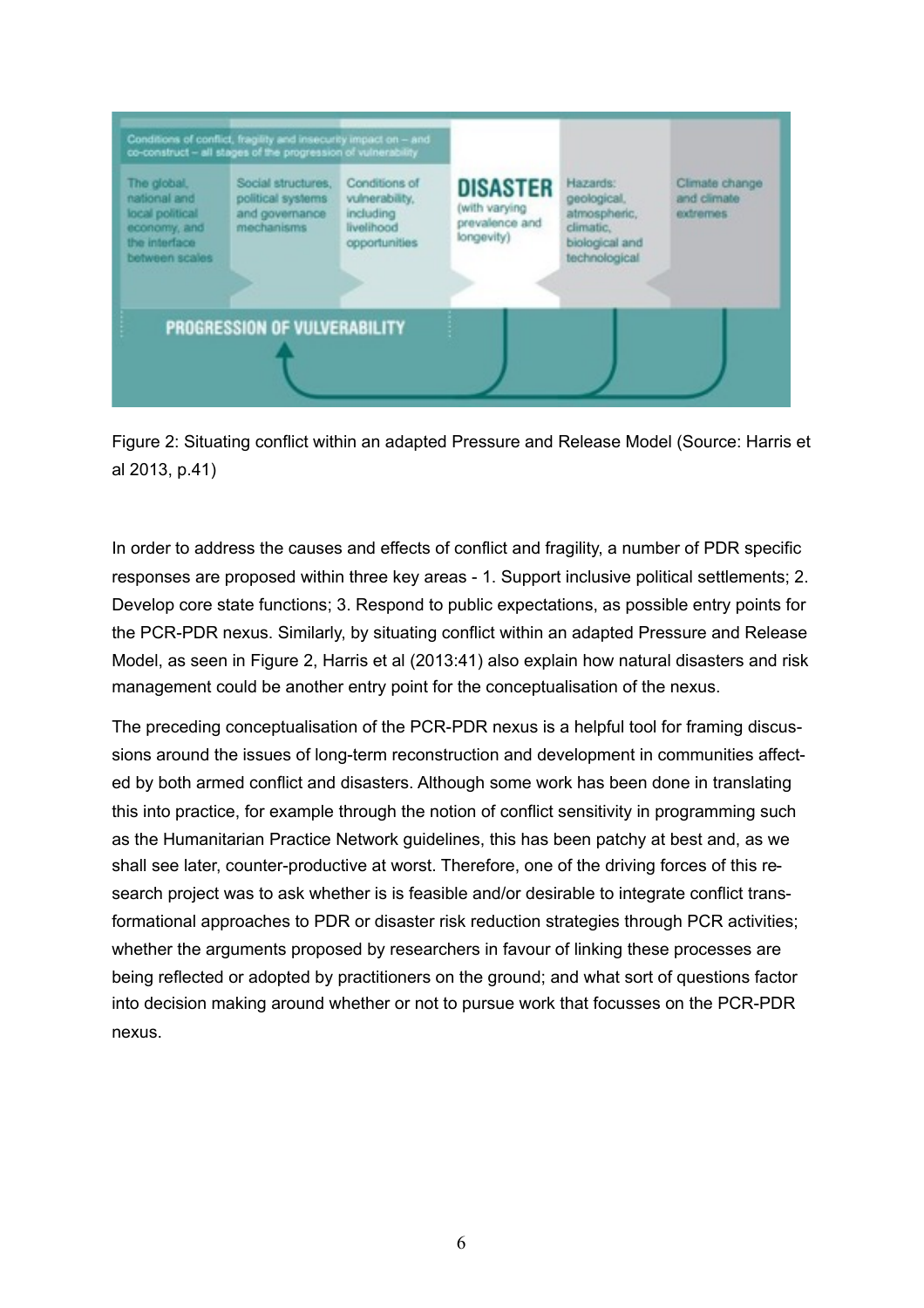## **3. Material and Methods**

With this in mind we carried out research with policy makers and expert practitioners in three places that had been subject to both post-disaster and post-conflict reconstruction processes, and crucially where there had been a level of overlap between these activities, albeit with different sequencing of the events – Banda Aceh (Indonesia), Nepal and Sri Lanka. These three sites were chosen as "critical cases" (Flyvberg, 2006: 230) that would enable an indepth and contextualised investigation into the coincidence of PDR and PCR processes. Both Banda Aceh and Sri Lanka were severely affected by the Indian Ocean tsunami of 26/12/04, and in both locations this disaster overwhelmingly hit regions already suffering the effects of protracted civil conflict. However, the two cases diverge in their experiences after the tsunami. In Banda Aceh the disaster effectively ended the war, meaning that PDR and PCR processes were carried out simultaneously (although ultimately for different durations). In Sri Lanka the conflict reignited in 2008 (eventually leading to a military victory for the Sri Lankan government), meaning that a period of PDR was then followed by a period of PCR, with some overlap between them. By contrast, in Nepal this sequence was reversed. The country's decade of civil war came to an end in 2006, kickstarting PCR activities which were ongoing when the first of two massive earthquakes hit in April 2015. Here a significant PDR programme has followed on the heels on PCR activities, overlapping in some respects (as discussed in detail below). Crucially, these three cases share important features that make for a valid comparison; all were affected by civil conflict between a state and non-state actor, all were subject to a large scale natural hazard related disaster, and all engaged with the international community in responding to both conflict and disaster. It is these similarities in context and differences in sequencing that make these case studies particularly pertinent for this investigation, and has given an unique opportunity to this project to provide a comparative analysis by focussing on the following three main questions: Firstly, are links being made and exploited between PCR and PDR in these cases? Put another way - is there an appetite for this approach? Secondly, what are the key factors in decision making by those stakeholders who attempt to implement this approach, and those who do not? And finally, what are the effects of coordination – or lack thereof – of these policies and programmes?

Over the course of three periods of fieldwork in 2017 the research team carried out 57 interviews with 85 people. Since this research is mainly interested with the formation and implementation of PDR and PCR projects at the policy level, we sought to engage with policy makers and high level practitioners – these were mainly based in the capital cities of Kathmandu, Colombo and Jakarta, as well as Banda Aceh, the regional capital of Aceh. These participants were drawn from government agencies and ministries, United Nations bodies and other international organisations, local, national and international NGOs, representatives of donor governments, academic institutions and research organisations. We carried out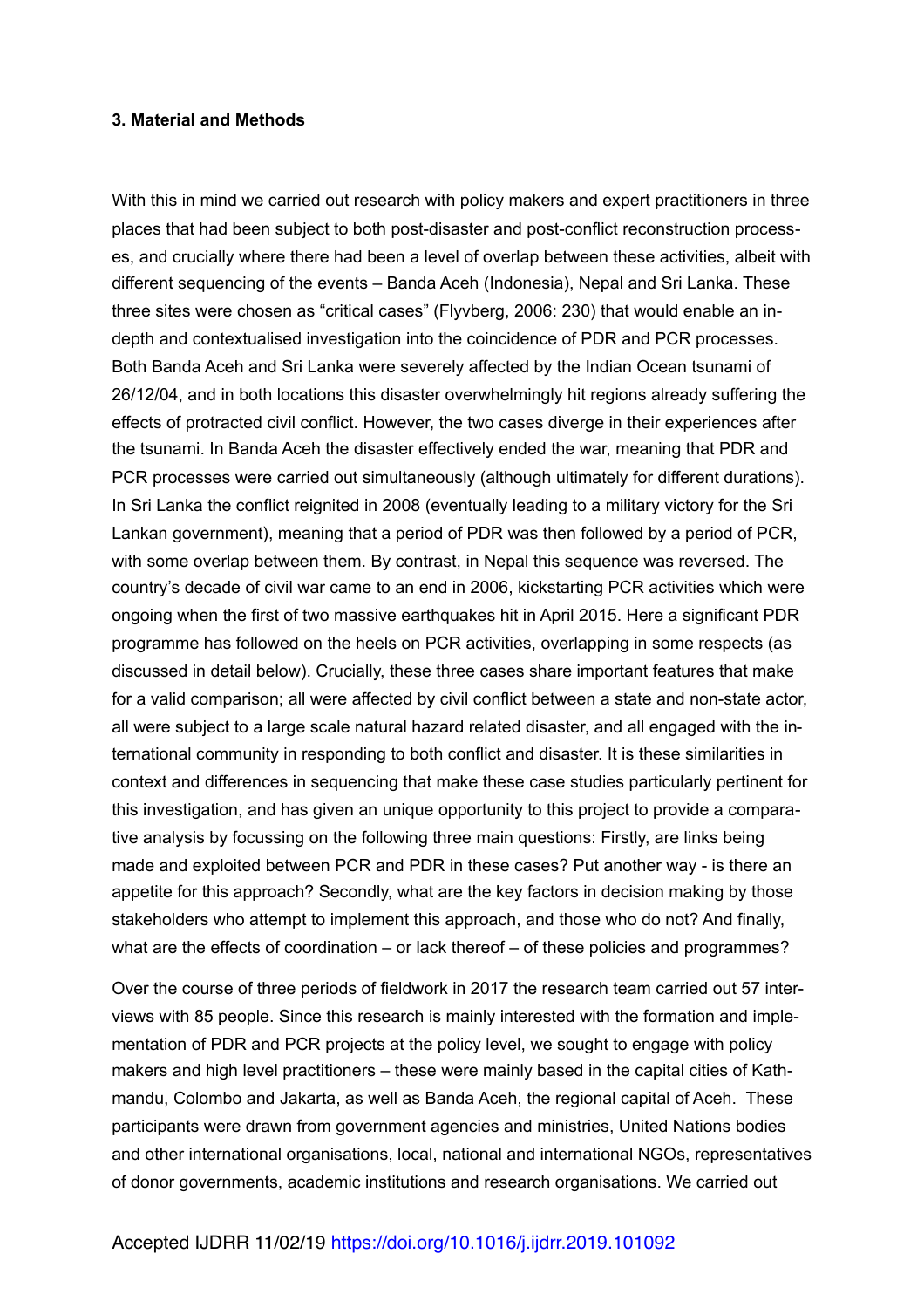semi-structured interviews with participants, generally lasting between 45 – 60 minutes (the shortest was 33 minutes, and the longest 1 hr 45 minutes). Interviews were all carried out in English. During field research, the team undertook initial analysis of early interviews to ensure that the questions being put to respondents were effective at eliciting information and appropriate to the context, and to discuss the addition of supplementary questions related to key ideas that had emerged in early interviews. Following field research, verbatim transcripts of these interviews, along with key policy documents and field notes, were interrogated using a thematic analysis approach, enabling the research team to identify and refine key themes to develop from the data. The consistency of themes was tested through a process of triangulation of sources, in which the research team examined whether the same ideas or concerns were being expressed by respondents from different backgrounds, in different settings or referring to different time frames (Patton 1999). This approach reflected the research team's commitment to techniques based in grounded theory, which allows themes to emerge from the data rather than applying a preconceived model or framework to it. Particular care was taken to adopt a self-reflexive approach to the research, identifying and critically engaging with some of our own assumptions (such as the notion that PCR and PDR should be linked) throughout our interviews. The paper also draws on one author's previous research trips to earthquake affected Nepal in 2016, Sri Lanka in 1999, 2001 and 2002 (whilst the conflict was ongoing), and Indonesia in 2016. This provided valuable context during the research process, though the analysis in this paper is based on the interviews detailed above.

#### 4. **Results**

So, is there appetite for these links to be exploited, or is it asking too much of practitioners already overburdened with the difficult task of implementing PDR and PCR programmes? Our research suggests that the majority of practitioners we engaged with are interested in linking the two, but that concerns remain about how feasible this would be. When asked if it was expecting too much of PDR practitioners to think about conflict, for example, the answer was quite clear that the people implementing these projects see the overlaps between conflict and disaster work, and the importance of acknowledging these, but struggle to put this into practice. As the former head of one international organisation's disaster response put it, when questioned in Jakarta about the feasibility of expecting post-disaster reconstruction actors to address conflict drivers, "No, asking that question is not problematic, doing it is problematic".<sup>2</sup>Another donor government representative in Kathmandu complained of a "gap

<span id="page-7-1"></span><span id="page-7-0"></span><sup>&</sup>lt;sup>[2](#page-7-1)</sup> Interview with regional organisation representative,  $03/11/17$ , Jakarta.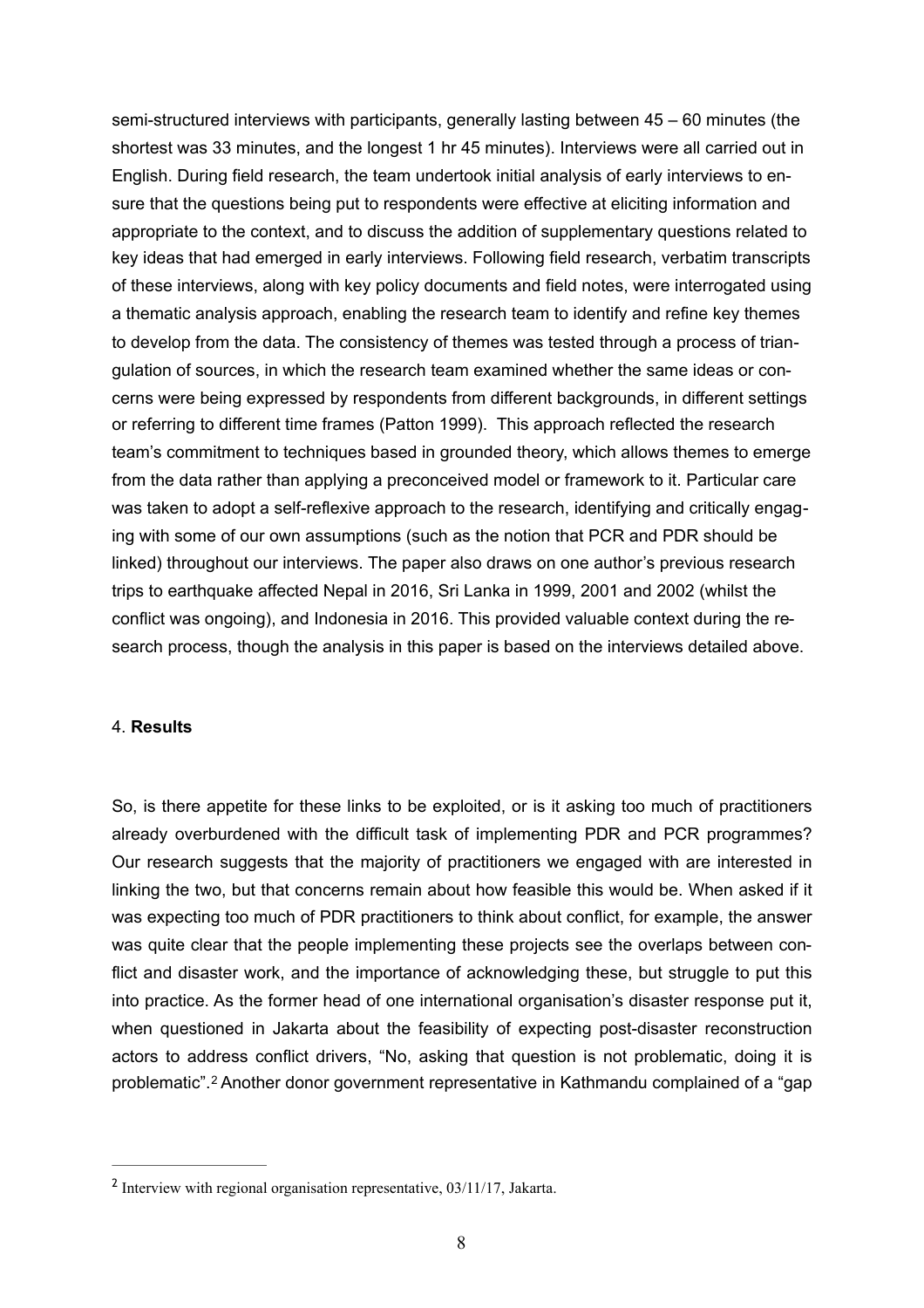in the research" that had left them scrambling to find information about the conflict-disaster nexus when the earthquake hit. $3$ 

<span id="page-8-4"></span>In fact, in many cases participants (particularly those speaking from a PDR perspective) revealed that they were already attempting to use their activities to address social and political issues, and in some cases conflict related questions. For example, Nepal's Post Disaster Reconstruction Framework clearly identifies a set of actions related to improving gender equality and inclusion, crucial issues addressed in the Comprehensive Peace Agreement that ended the civil war. In Sri Lanka respondents described several projects implemented after the tsunami that explicitly sought to address issues such as intercommunal relations that were explicitly linked to the conflict, such as intercommunal building projects (Clarke, Fanany and Kenny 2010). In Banda Aceh – where the simultaneous timing of the tsunami and the end of the civil war made us most likely to encounter linked projects – a high ranking representative of the BRR (the agency tasked with overseeing post-disaster reconstruction) explained that although he did not have the authority to undertake large scale infrastructure projects for conflict victims, he found other ways to channel support to the PCR process. As he explained "I cannot build houses for everybody, for sure, but I can provide them with some money for capacity building, like papaya [farming]".<sup>4</sup>

<span id="page-8-6"></span><span id="page-8-5"></span>However, it is important to recognise that these cases were often ad hoc, and took place within frameworks that quite deliberately kept the agencies and activities separate. This is partly because there is a widespread perception that the mandates and activities of postconflict and post-disaster reconstruction are fundamentally different from one another – "to-tally separate" in the words of one Nepali participant[.](#page-8-2)<sup>5</sup> Often, the PCR activities were perceived as inherently 'political', and the PDR activities as fundamentally 'apolitical'. This concern was shared by another DRR specialist working with an international organisation, who warned that combining PDR and PCR was "Like eating ice cream with steak – you can do oneafter another, but not eating them together".<sup>6</sup> Similarly in Nepal, government representatives expressed concern that linking the two processes would risk slowing down the PDR by introducing the political wrangling that had characterised much of the PCR process in that country.

<span id="page-8-7"></span>Another important concern raised was the risk that asking PCR practitioners to build disaster risk reduction strategies into their work – and vice versa - would result in this being demoted to a 'tick box' exercise in what is already a highly challenging work environment. One international donor representative in Indonesia (a veteran of PDR and PCR in numerous loca-

<span id="page-8-0"></span> $3$  Interview with donor government representative, Kathmandu,  $14/02/17$ 

<span id="page-8-1"></span><sup>&</sup>lt;sup>[4](#page-8-5)</sup> Interview with government representative, Jakarta, 03/11/17.

<span id="page-8-2"></span><sup>&</sup>lt;sup>[5](#page-8-6)</sup> Interview with Representative of the Ministry for Peace and Reconstruction, Kathmandu, 07/02/17

<span id="page-8-3"></span> $6$  Interview with regional organisation representative, 03/11/17, Jakarta.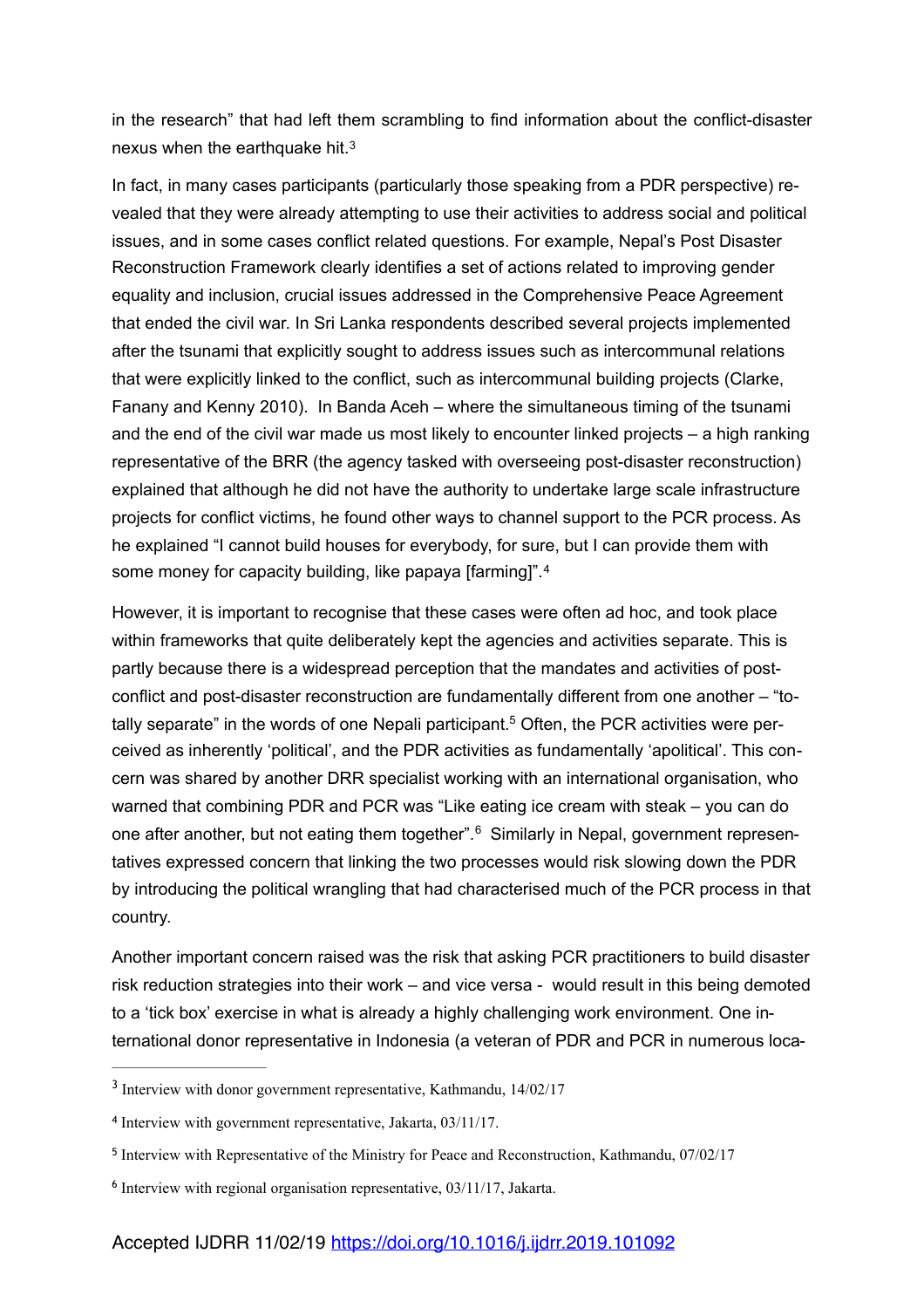<span id="page-9-1"></span>tions for more than two decades) also made a compelling case for why these are separate. He argued that organisations generally "lack the human resource that can work effectively on both issues", and that whilst linking the two processes may be academically or theoretically possible, this is not the case "in reality", warning that practitioners had already been asked to consider a range of lenses such as climate change and gender, and asking them to do more may not make the process more effective.<sup>7</sup> Indeed, the fear that attempts to coordinate PCR and PDR activities would, in practice, become a largely procedural exercise rather than a transformational approach represents a significant reason preventing integrated approaches to these challenges. This mirrors concerns raised about previous attempts to mainstream concerns such as gender, which have often been criticized as becoming a "formalistic exercise" (Meier and Celis 2011).

Taking this into account, we can see that a tension exists here. One the one hand, there appears to be a widespread understanding on the part of practitioners that there is a logic to linking these two processes, and that to a certain extent this is already happening, as we shall explore in the next section. Participants in this research repeatedly told us they wanted to learn more about how this could be possible. At the same time, however, there is a real fear that linking the two may slow down vital processes, and put stress on already overburdened systems. One important finding that is important to note here is that this interest seemed to flow in one direction. PDR practitioners were generally interested in finding ways to integrate conflict dynamics into their work, but PCR practitioners were far less prepared to talk about how to build disaster resilient systems and communities in the wake of conflict. In other words, in practice the two processes are largely understood and practiced as separate. There is some overlap between them, as touched upon above, and the next section will explore the different types of overlap and separation produced in each case.

<span id="page-9-0"></span> $\frac{1}{7}$  $\frac{1}{7}$  $\frac{1}{7}$  Interview with donor government representative, Jakarta, 04/11/17.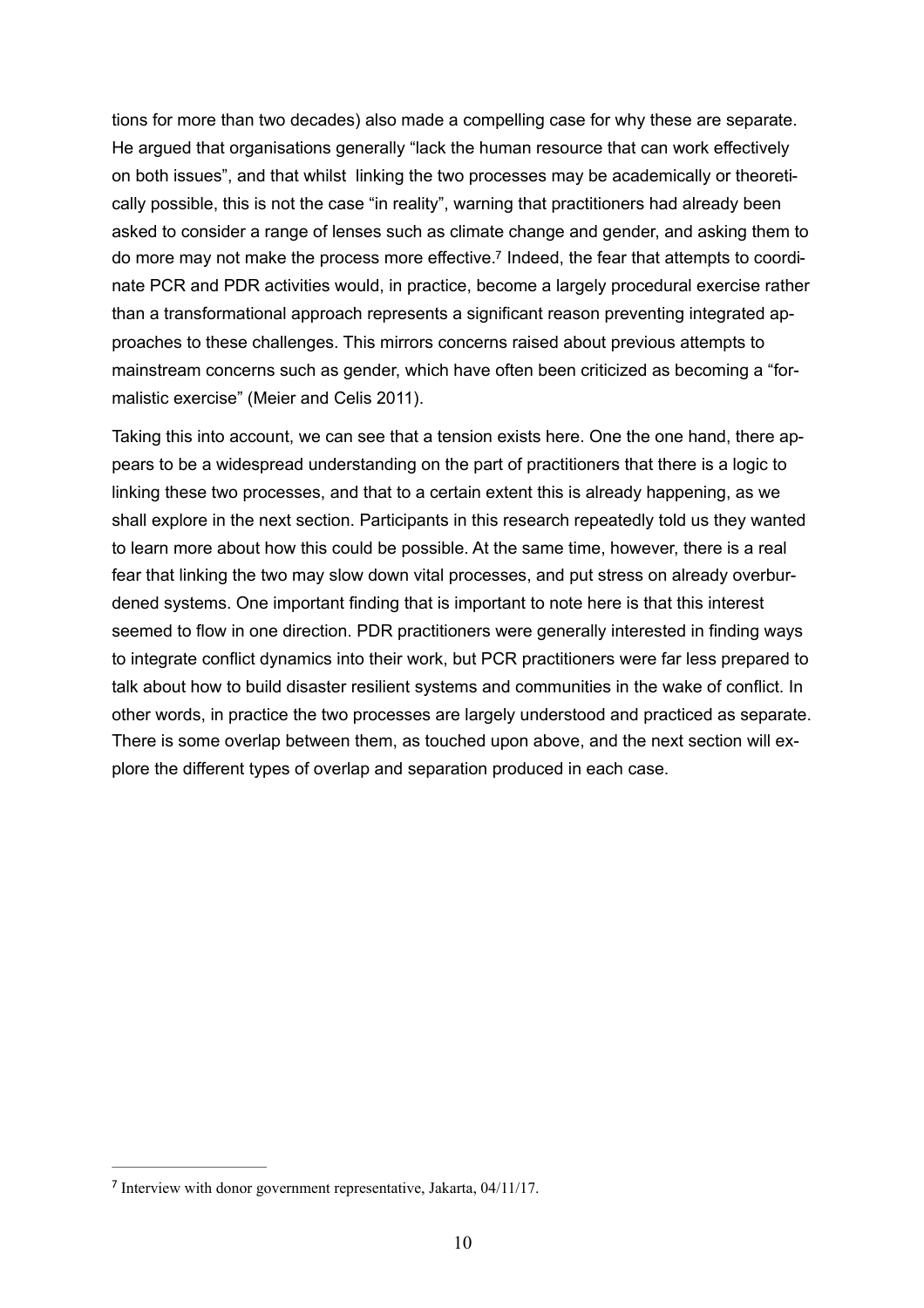# **Extent of links between the processes so far**

#### *Nepal*



The huge earthquake that hit Nepal in April 2015 took place less than a decade after then end of the war that had raged for 10 years in the country, pitting the state against a Maoist insurgency in a conflict that would eventually claim around 13,000 deaths and displace up to 150,000 people in the country. Following the adopting of a Comprehensive Peace Agreement in 2006 (and the end of the monarchy), a programme of physical, political and social reconstruction began, with varying degrees of success. In Nepal PCR and PDR processes are seen as completely separate – particularly by the main government stakeholders. A central theme to emerge from speaking with local stakeholders in Nepal was the sense that the government, and perhaps some members of the international community, are attempting to draw a line under the post-conflict peacebuilding phase of Nepal's history and definitively move the focus to the earthquake reconstruction by framing PDR as wholly separate from PCR and entirely apolitical. A striking example of this was the way the country's new constitution was swiftly adopted in the aftermath of the earthquake. This is despite the fact that numerous elements of the Comprehensive Peace Agreement remain to be implemented, and central issues in the conflict, such as citizenship and minority rights, continue to cause serious political unrest (see the violent Madhesi protests in 2015). What is more, conflict dynamics and unresolved PCR issues around representation have serious consequences for PDR. For example, the instability that has characterized Nepal's national politics has been a key factor in preventing the National Reconstruction Agency from working effectively (as discussed in greater detail in section 5) (Harrowell and Özerdem 2018). The inclusion of gender equality in the Post Disaster Needs Assessment (PDNA) and Post Disaster Reconstruction Framework (PDRF) is one example of this.

Similarly, concerns about the impact of reconstruction and relief programmes on social cohesion and social justice were expressed by many stakeholders, including government representatives. The proposed solutions for this varied wildly, however, with government stakeholders telling us they favoured a "blanket approach" to reconstruction, where all affected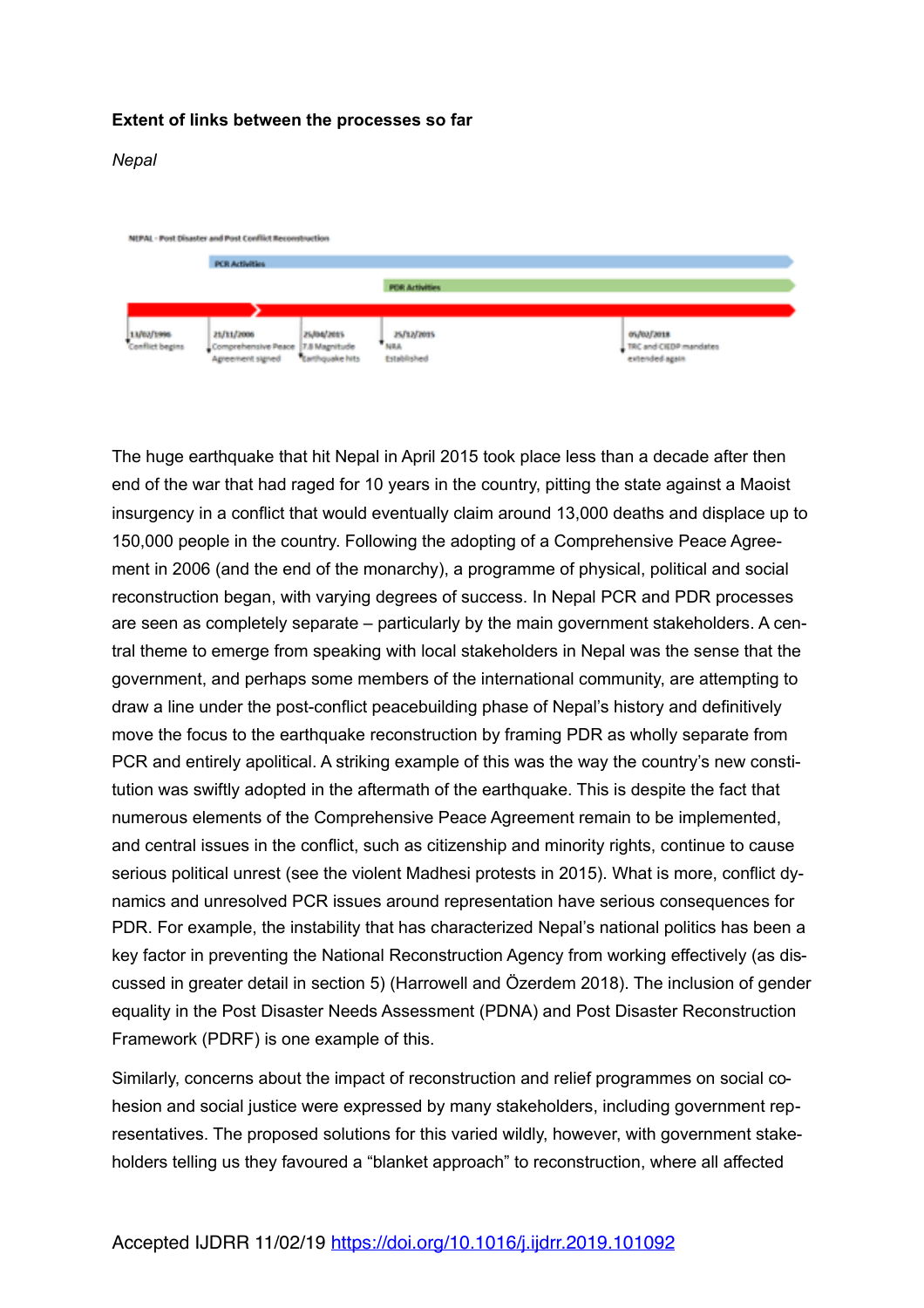<span id="page-11-4"></span><span id="page-11-3"></span>parties received the same support regardless of caste, gender or ethnicity.<sup>8</sup> Such an approach reflected the belief that the earthquake "did not recognise who is well off, who is poor, who is marginalised", and that introducing targeted programming that did recognise these differences risked provoking Nepal's already turbulent experience of identity politics.<sup>9</sup> However, other actors were quick to point out that the earthquake had actually produced highly uneven effects, hitting the most marginalised groups worst. By not acknowledging these inequalities – the very same that drove the civil war – in their PDR programme, participants from every background (with the notable exception of Nepali government representatives) worried that the government risks exacerbating them.

Even if the government wished to keep PDR processes separate from the concerns of PCR, and therefore free from what is perceived to be an inherently political process, this has not been a success. PDR in Nepal has been repeatedly hampered by its political context – the body tasked with overseeing the PDR process, the National Reconstruction Authority, has already changed leadership four times since it was established in 2015 – as each new Government seeks to install its own candidate at the head of an important public body. The politicisation of PDR extends to the point of delivery, where political parties jockeyed to include their supporters on beneficiary lists and were often clearly linked with NGOs delivering projects (as one interviewee noted "everyone has their list in their pocket. They come with theirown list"). <sup>[10](#page-11-2)</sup> As Hillhorst and Jansen (2010) note, this is indicative of both the strategies employed by aid recipients to obtain resources (and amply demonstrates the oft overlooked agency of these groups) as well as the stubbornly political nature of actions and actors in the "humanitarian space".

#### <span id="page-11-5"></span>*Sri Lanka*

| SRI LANKA - Post Disaster and Post Conflict Reconstruction |                                                                   |                                                                         |                                                          |                                |                                                                                              |  |      |                                                                                                           |                                                                      |
|------------------------------------------------------------|-------------------------------------------------------------------|-------------------------------------------------------------------------|----------------------------------------------------------|--------------------------------|----------------------------------------------------------------------------------------------|--|------|-----------------------------------------------------------------------------------------------------------|----------------------------------------------------------------------|
|                                                            |                                                                   | PO <sub>1</sub>                                                         |                                                          |                                |                                                                                              |  |      | <b>PCR Activities</b>                                                                                     |                                                                      |
| <b>POR Artivities</b>                                      |                                                                   |                                                                         |                                                          |                                |                                                                                              |  |      |                                                                                                           |                                                                      |
|                                                            |                                                                   |                                                                         |                                                          |                                |                                                                                              |  |      |                                                                                                           |                                                                      |
| 2983<br>anflict begins                                     | 25/02/2902<br>Accusefies agreed<br>between Gov and<br><b>LTBE</b> | 10/06/2003<br>Tokyo Declaration<br>on Reconstruction<br>and Development | 2004<br>LTTE splits.<br><b>Votesching</b><br>breaks down | 26/12/2004<br>Tourvami<br>hits | 35/07/2005 53/33/2005 +<br>Courtrules Rajapaksa Conflict<br><b>Ingainst</b><br><b>PROAIS</b> |  | 2006 | May 08<br>Government forces Government forces<br>elected intensifies capture East, launch end war, launch | May 09<br>reconstruction program toonstruction programme<br>in North |

For almost three decades, Sri Lanka suffered a devastating conflict between the Sri Lankan government and the Liberation Tigers of Tamil Eelam (LTTE), who sought to establish an independent state for the large ethnic Tamil community in the north and east of the country.

<span id="page-11-0"></span><sup>&</sup>lt;sup>[8](#page-11-3)</sup> Interview with Representative of the National Reconstruction Authority, Kathmandu, 06/02/17.

<span id="page-11-1"></span><sup>&</sup>lt;sup>[9](#page-11-4)</sup> Interview with Nepali NGO representative, Kathmandu, 09/02//17.

<span id="page-11-2"></span> $10$  Interview with Nepali NGO representative, Kathmandu,  $07/02/17$ .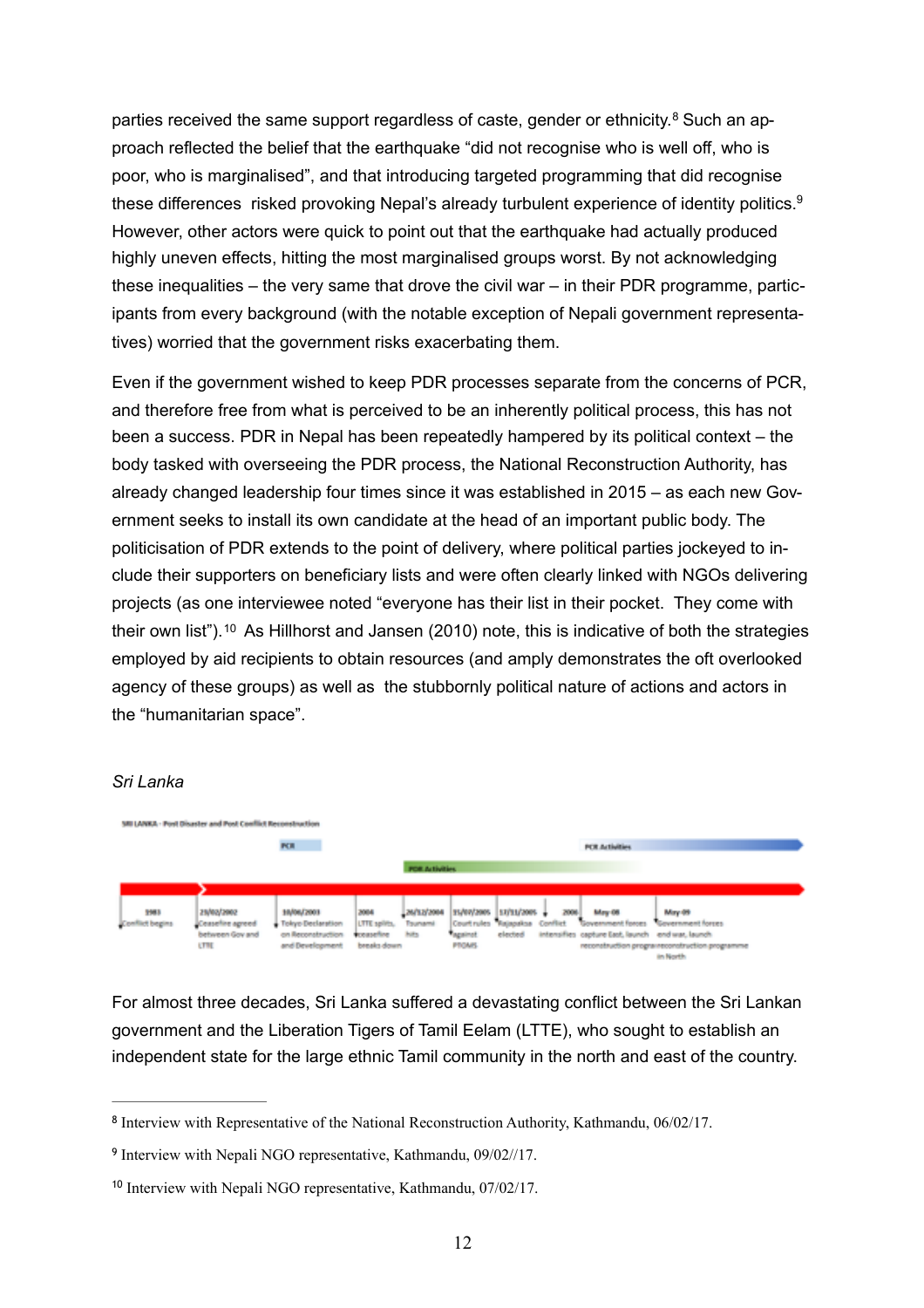This brutal conflict, which claimed between 80,000 – 100,000 lives, was eventually brought to an end through the outright military victory of the Sri Lankan state in 2009. Throughout this period, projects carried out as part of development aid, PCR and PDR have become enmeshed as they have been used to address problems outside their usual scope. Development aid, and funds for proposed post-conflict reconstruction in particular, had long been used to incentivise negotiations following the 2002 ceasefire by offering the possibility of a peace dividend (Le Billon and Waizenegger 2007). A number of post-tsunami projects were designed with the aim of preventing conflict or help war-affected communities. Post-conflict reconstruction being carried out in the east via the Nagenahira Navodaya (Eastern Awakening) programme, began whilst war was still ongoing in the North, and both this and the subsequent Uthuru Vasanthaya (Northern Spring) programmes targeted the reconstruction of buildings and infrastructure that had themselves been built as part of the disaster response.

However, attempts to use PDR to work towards conflict transformation after the tsunami produced unintended consequences. The post-tsunami reconstruction effort was overwhelmingly led by international actors, and highlighted a number of elements familiar to liberal interventionist paradigms, for example using participatory reconstruction methods and community involvement in housing reconstruction, and the guiding mantra of 'build back better' (see Korf 2005, Amarasiri de Silva 2009, Mannakkara and Wilson 2013, Kennedy et al 2008). Crucially, this also included attempts to use reconstruction projects to address conflict drivers, both at a local level (for example, by applying 'conflict sensitive' approaches to reconstruction or bringing different groups to work together on building projects) and at the national level, through negotiations around the P-TOMS mechanism. The Post-Tsunami Operational Management Structure (P-TOMS) was intended to coordinate responses to the tsunami between the national government and LTTE, though the international community also had clear hopes that this would kick start the stalling peace process. Although a Memorandum of Understanding for P-TOMS was signed in 2005, the mechanism provoked the anger of nationalist politicians who felt it legitimised the LTTE (Hyndman 2009). Instead of providing an opportunity for peace, the failure of P-TOMS and impact of the 'aid tsunami' paved the way for the victory of the nationalist Mahinda Rajapaksa in the Presidential elections of 2005, signalling a return to open war (Le Billon and Waizenegger 2007, Goodhand 2010).

In contrast, the process of PCR has swung in the opposite direction (though not as far as some might think). The Eastern Awakening and Northern Spring programmes paid little attention to participatory methods and was instead frequently military led, and characterised by a focus on infrastructure, swift economic development and consolidating central control over the territory. This process was tightly controlled by the government, with far less leeway granted to NGOs and international organisations (Ruwanpura 2017, Goodhand 2012, Hoglund and Orjuela 2012, 2011, Walton 2012). Interestingly many of the activities, such as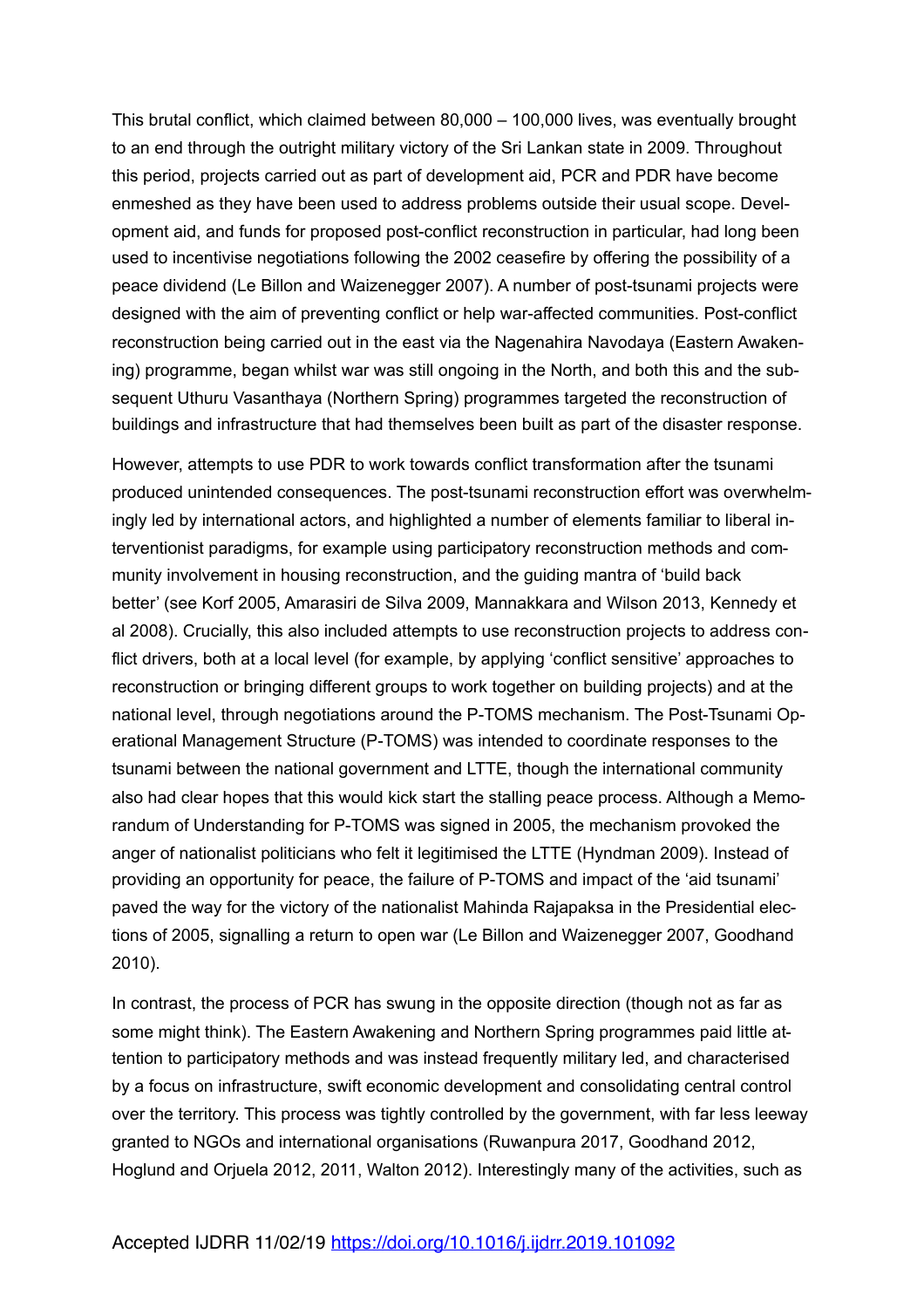transitional justice, reconciliation or security sector reform, that might usually be associated with reconstruction after war, (Özerdem and Lee, 2016), did not feature significantly in the Rajapaksa government's approach. Whilst the space for 'traditional' humanitarian actors to engage in post-conflict reconstruction programming appeared much reduced, Sri Lanka instead turned to governments such as China and India, viewing them as donors less likely to impose human rights conditionalities to any loans they provide. As one interviewee noted wryly "they [the government] will go for easy money like if China is giving us one billion without much hassle they will try to take that rather than apply to ADB and going through all the monitoring assessment".<sup>[11](#page-13-0)</sup>This reflects other analysis of so-called 'new humanitarian actors', which highlights a growing preference among these donors for direct channeling of funds to governments (rather than via international organisations) and less emphasis on conditionalities (Sezgin and Dijkzeul 2015).

<span id="page-13-2"></span>However, whilst it is clear that PCR work has been more tightly controlled by the national government - perhaps a lesson learned from the massive influx of actors following the tsunami - our research shows that the post-conflict reconstruction that has taken place since 2009 should also be understood as more than simply a backlash of the national authorities against international intervention. The Presidential Task Force (or PTF) was established in May 2009 to oversee programmes to resettle IDPs, and rebuild the economic and social infrastructure of conflict affected areas. This body was emblematic of the way the government approach to and oversight of reconstruction following the war. In effect, all proposals for reconstruction work in the North and East of the country passed through this body, which demonstrated a marked preference for the so-called 'soft' elements of reconstruction (such as work on rights or reconciliation) rather than the provision of 'hard' infrastructure, according to many NGO representatives we interviewed. It is important to recognise that whilst this body limited the autonomy of INGOs and international organisations such as the UN to act as they did in the PDR process, they were still able to implement projects, so long as these did not fall outside the remit defined by the PTF.

<span id="page-13-3"></span>One intriguing exception to this noted by representatives of two NGOs and one research institute, and echoed by a JICA (Japan International Cooperation Agency) representative, was the idea of the "Japanese model", which they saw as demonstrating a "greater degree of tol-erance of difficult stakeholders"[.](#page-13-1)<sup>[12](#page-13-1)</sup> This was seen as having enabled Japan to continue to participate in the kinds of PCR activities that other actors had been warned away from, including 'soft' initiatives such as grassroots capacity building. A representative of JICA detailed the steps they had taken, including adding partners from the majority Sinhalese south of the country, adjusting terminology ("emergent regions" rather than "conflict affected"), and

<span id="page-13-0"></span><sup>&</sup>lt;sup>[11](#page-13-2)</sup> Interview with academic, Colombo,  $20/04/17$ .

<span id="page-13-1"></span><sup>&</sup>lt;sup>[12](#page-13-3)</sup> Interview with academic, Colombo,  $21/04/17$ .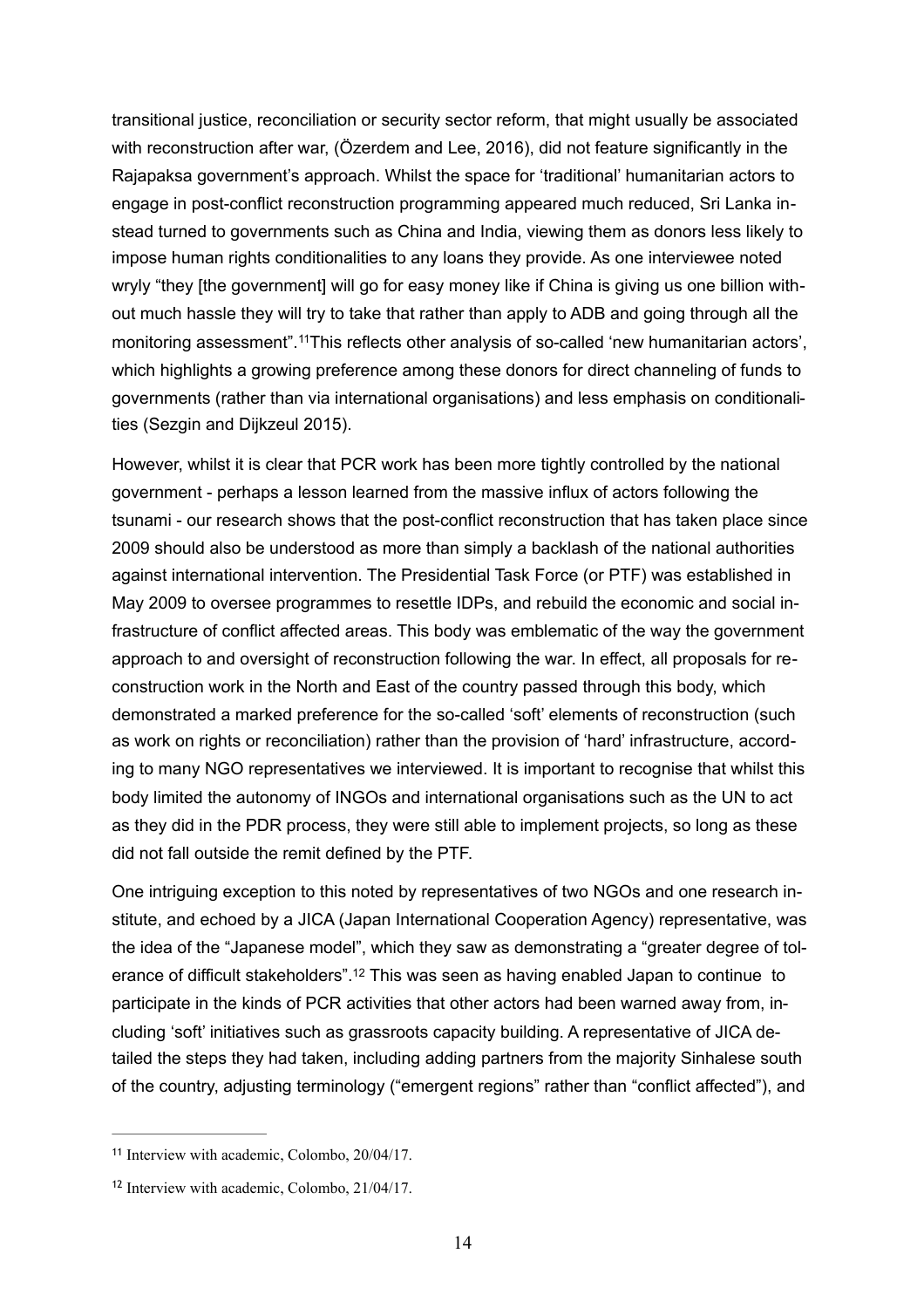<span id="page-14-2"></span>drawing on a long held relationship of trust with the Sri Lankan government, in order to maintain their programming in the North.<sup>13</sup> Once again, this demonstrates that the field of humanitarian intervention is far from homogenous, rather being characterised by "a reality of institutional multiplicity (…) often leading to collective action dilemmas" and refusing to conform to neat binaries of local-international, or 'new' versus 'traditional' donors (Sezgin and Dijkzeul 2015: 339).

## *Banda Aceh*



<span id="page-14-3"></span>In the case of Banda Aceh PDR and PCR processes happened largely at same time, since the tsunami effectively ended the conflict, leading to its characterisation by many interviewees as a "blessing in disguise"[.14](#page-14-1) Until that moment Aceh had been locked in a conflict between the Indonesian state and the Free Aceh Movement (GAM) who, since 1976, had fought for the province's right to secede from Indonesia, leaving around 15,000 people dead. Accordingly, many respondents recalled UN Special Envoy Bill Clinton's famous words on Aceh "there is no reconstruction without peace". One Acehnese interviewee, now working for an international organisation, recalled that there were hopes in the immediate aftermath of the tsunami that these processes would be integrated, and that this was spurred on by the government's decision to categorise the whole province as disaster affected, rather than just the coastal zone.

Given the timing of the two processes, we expected to see the most cross-over here, but in fact the picture was more complicated. Officially, these two processes were still carried out by separate institutions - the Badan Rehabilitasi dan Rekonstruksi (BRR) for PDR and the Badan Reintegrasi Aceh (BRA) for PCR. These organisations had separate remits and political structures, with one (the BRR) reporting to the President's office in Jakarta and the other to the newly established Acehnese provincial government. They also had separate budgets, and approaches. Whilst the BRR was quite widely lauded for having employed a transparent

<span id="page-14-0"></span><sup>&</sup>lt;sup>[13](#page-14-2)</sup> Interview with donor government, Colombo, 20/04/17.

<span id="page-14-1"></span><sup>&</sup>lt;sup>[14](#page-14-3)</sup> Interview with international organization, Jakarta,  $02/11/17$ ; Interview with former BRA representative, Banda Aceh, 26/10/17; Interview with academics, Banda Aceh, 27/10/17.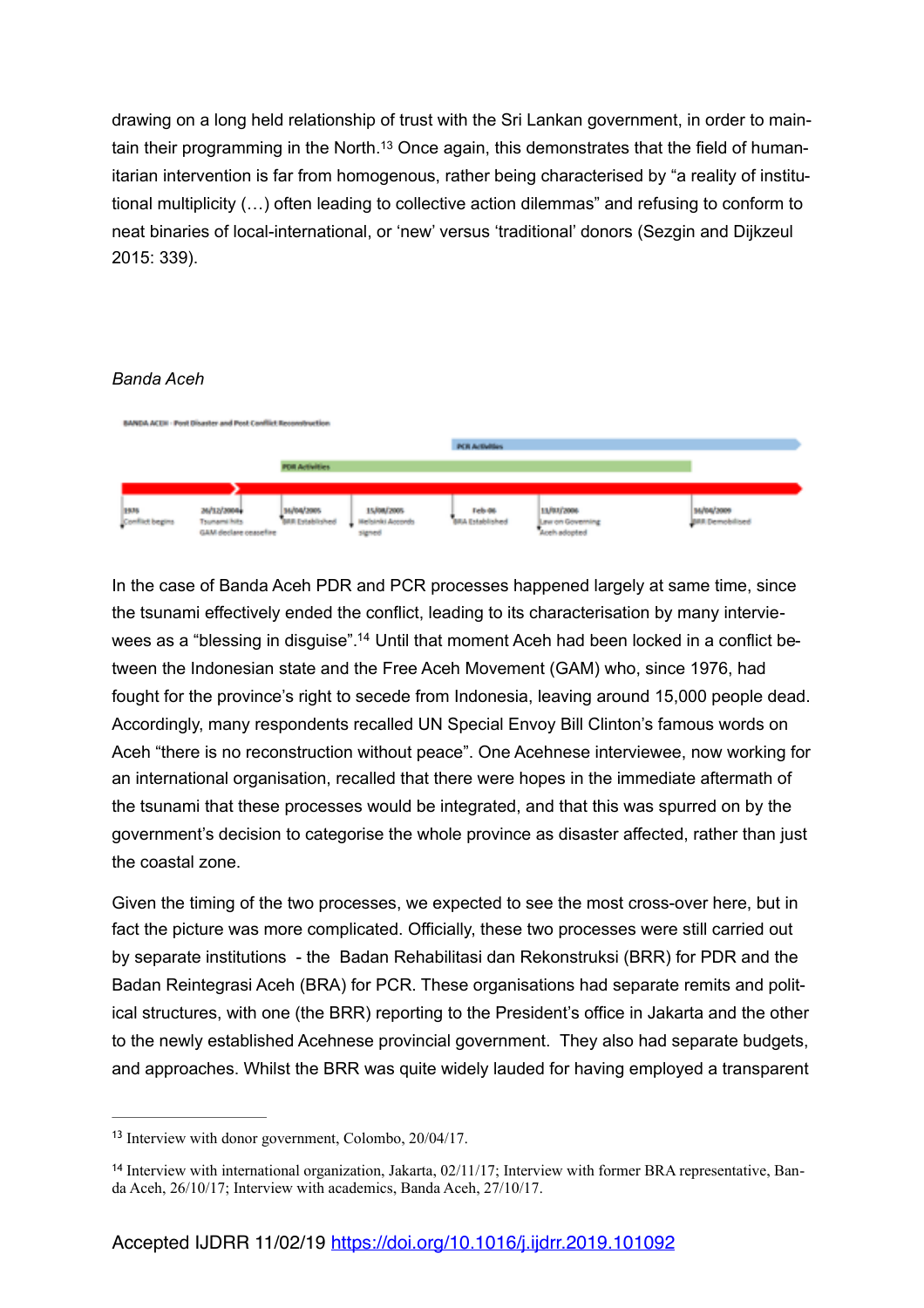<span id="page-15-5"></span><span id="page-15-4"></span>approachwith relatively little corruption,  $15$  there were repeated concerns that the BRA had become something of a political fiefdom and resource for ex GAM combatants[.](#page-15-1)<sup>[16](#page-15-1)</sup> The BRR had at its disposal far more funds than the BRA, following the massive international aid effort in response to the tsunami. The former heads of the BRA and BRR confirmed this separation to us, noting that it stemmed from the political structure of the institutions – one former BRA head explained "BRA under the governor; BRR under the President. This is very clear, that'svery clear – there is no mixture, no mixture".<sup>[17](#page-15-2)</sup> They all reported that there were no formal coordination meetings between the two institutions, let alone joint programmes.

<span id="page-15-6"></span>However, another picture emerged through speaking with individuals and organisations tasked with implementing reconstruction programmes at that time. In spite of this institutional and political separation, there was a widespread recognition of the necessity of working across this divide, and of the opportunity this presented both for consolidating the peace process and ensuring that the post-disaster reconstruction could be fully carried out. Participants saw this as important for a number of reasons. Firstly, there was a recognition that the PDR process – with its influx of foreign money and aid workers – could quite easily be derailed by a flare-up in the conflict. Secondly, practitioners were concerned at the potential for conflict between both sets of victims, if one were to be perceived as receiving large amounts of support when others received nothing. Thirdly, there was a recognition that some people had been affected by both events, particularly due to population displacement and the economic impacts of the disaster. In response to these concerns, our research revealed numerous cases where work was done under the aegis of the post-disaster reconstruction to support conflict victims. In some cases, this represents the policy choice of smaller organisations who operated outside the framework of the BRR and were able to make the case to their funders that work on a conflict that was previously relatively unknown on the international stage was necessary. As one international NGO representative explained, they had shied away from working purely with tsunami affected communities out of a concern that this would spark tensions between different types of victims (i.e. conflict affected, tsunami affected), and would overlook the support that conflict-affected villages in the interior were providing to those fleeing Banda Aceh, which was less affected by the conflict but had borne the brunt of the tsunami. At the heart of this approach was the quite simple idea that "it's very important for the post-tsunami folks to have peace", so programmes should also address this. [18](#page-15-3)

<span id="page-15-7"></span><span id="page-15-0"></span><sup>&</sup>lt;sup>[15](#page-15-4)</sup> Interview with academics, Banda Aceh, 27/10/17; Interview with international organization representative, Jakarta, 20/10/17; Interview with local researchers, Banda Aceh, 31/10/. Interview with local researcher, Jakarta, 22/10/17.

<span id="page-15-1"></span><sup>&</sup>lt;sup>[16](#page-15-5)</sup> Interview with local researcher, Jakarta,  $22/10/17$ 

<span id="page-15-2"></span><sup>&</sup>lt;sup>[17](#page-15-6)</sup> Interview with former BRA representative, Banda Aceh, 26/10/17.

<span id="page-15-3"></span><sup>&</sup>lt;sup>[18](#page-15-7)</sup> Interview with international organisation representative, Jakarta,  $03/11/17$ .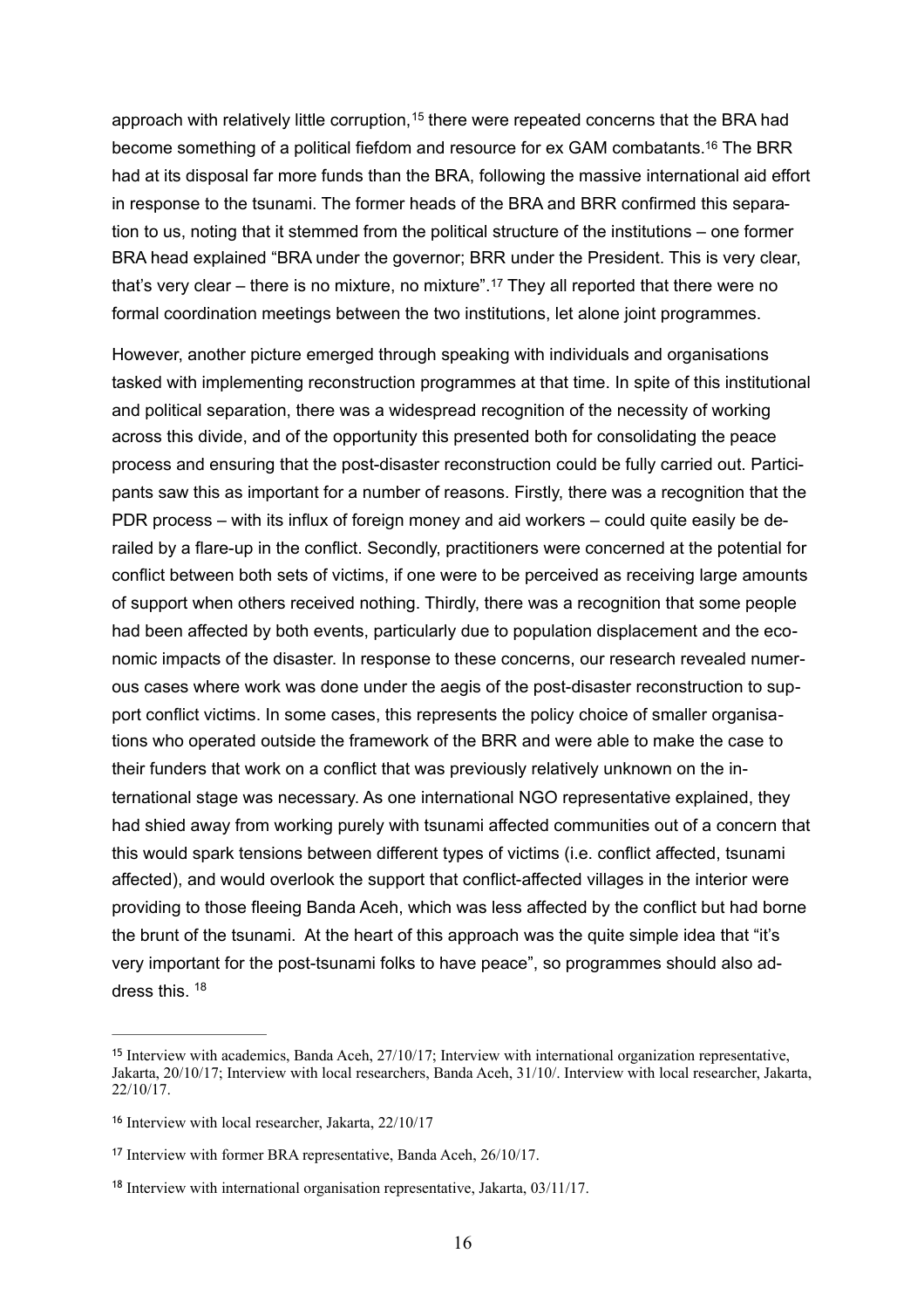By contrast, the BRR had to take a more circumspect approach to supporting work related to post-conflict, because of the political context of the two organisations. As one former senior representative put it "I'm in charge for reconstruction of post-tsunami, I'm not in charge for the peacebuilding, so that's, what do you call it, the China Wall that you cannot pass because these are politics and these politics are under the vice-President. … I have to do something with that peace, because I want my reconstruction project to be successful. That is actually the base of the whole conceptual idea. But because of the China Wall I have to do it in a very low profile way sometimes in a subversive approach".[19](#page-16-0)

# <span id="page-16-2"></span>**5. Discussion: Factors in decision making**

Reading across the three cases above, it becomes clear that there are striking similarities as well as important divergences between their experiences of PDR and PCR. The experiences of these three critical cases highlight a number of barriers which prevent greater integration of PDR and PCR processes, or explain why attempts to do this have not been widely successful so far. The following section will explore these with reference to the 'entry points' identified by Harris et al (2013). These areas can be identified as the nature of the conflict settlement, political considerations and institutional responses, and meeting public expectations through the difficulty of maintaining institutional memory.

## *Short termism and lack of institutional memory*

<span id="page-16-3"></span>In all three sites, participants from a wide range of organisations identified a high turnover of staff at the national and international level as being a key factor that prevented more knowl-edge sharing and joint programming between PCR and PDR activities[.](#page-16-1)<sup>[20](#page-16-1)</sup> At times this was explained as the result of political alternation (for example the constant churn in the NRA and Ministry of Peace in Nepal). In other cases, participants pointed to the need for local and international NGOs to chase funding, leading to projects being sidelined once the issue was no longer in the limelight. Linked to this, several interviewees raised the difficulty of keeping policy makers and communities engaged with the importance of some work, such as DRR, as the memory and perception of risk faded, and other more immediate needs took precedence.

<span id="page-16-0"></span><sup>&</sup>lt;sup>[19](#page-16-2)</sup> Interview with government representative, Jakarta,  $03/11/17$ .

<span id="page-16-1"></span><sup>&</sup>lt;sup>[20](#page-16-3)</sup> Interview with NGO representative, Colombo, 12/04/17; Interview with academic, Colombo, 21/04/17; Interview with NGO representative, Colombo, 19/04/17; Interview with local researchers, Banda Aceh, 31/10/17; Interview with NGO representative and academic, Kathmandu, 08/02/17.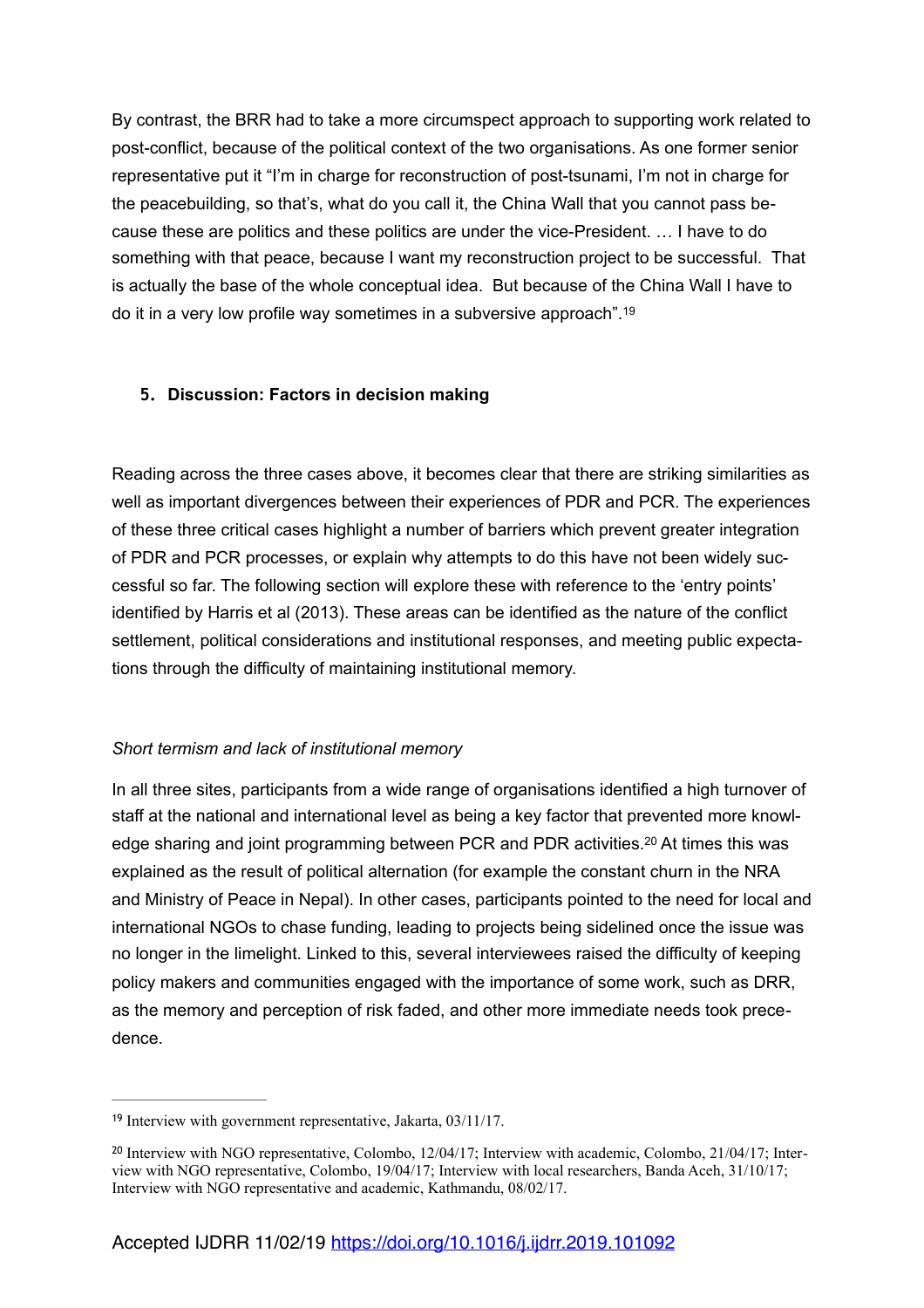Another point frequently raised was the nature of international organisations and NGOs, with their highly mobile international workforce perceived as rarely settling in one country for more than a few years, instead rarely staying for longer than the duration of their particular project. This could be characterised as the challenge of the 'programme versus process' approach, where the imperative of meeting the requirements of projects and programmes in post-crisis contexts (particularly regarding accountability to donors, and monitoring and evaluation) can undermine the goals of the longer-term reconstruction process. As Krause so eloquently notes "the pursuit of the good project develops a logic of its own that shapes the allocation of resources and the kind of activities we see independently of external resources but also relatively independently of beneficiaries' needs and preferences" (Krause 2014: 4). This was strongly expressed by one longstanding Sri Lankan humanitarian worker, who complained that the sector had changed significantly in his lifetime, saying "every agency's number one priority is to ensure that they are compliant with their contract. NGO headquarters will make sure that becomes their priority because you mess up here, you won't get your funding in Liberia. So all these headquarters their main thing is risk management. So I see over the years, how have lost space, although the jargon is about more participatory, but in real practice we are less."<sup>21</sup> This growing preoccupation with risk management has been noted by researchers such as Duffield (2010) who have explored its impact on everything from the spatial organisation of aid interventions to the choice of implementing partners. On the ground such a context has a very real impact on staff capabilities and willingness to explore beyond the box and being able to undertake innovative approaches to link PCR and PDR.

<span id="page-17-5"></span><span id="page-17-4"></span><span id="page-17-3"></span>These factors combine to make it highly difficult to maintain an effective institutional memory, meaning that even when there is an appetite for sharing learning between PCR and PDR activities, the knowledge has often been difficult to access[.](#page-17-1)<sup>[22](#page-17-1)</sup> It also highlights one of the dangers of privileging international knowledge and capacity over the local, since it is inevitable that international attention will, eventually, move on to the next crisis.<sup>[23](#page-17-2)</sup> To be sure, institutional memory and staff turnover is also a challenge at the local level, particularly when this is exacerbated by what Scheper et al have termed 'poaching' of local staff by international organisations (2006:10). And yet despite these challenges, local organisations and the individuals that work for them generally have a longer term commitment to their own communities than external organisations. Affected communities are both the first to respond to crises and at the centre of long term reconstruction and mitigation efforts (Scheper et al 2006). Recent scholarship focussing on the interplay between PDR and PCR in Sri Lanka has highlighted how important local knowledges and power dynamics are in setting

<span id="page-17-0"></span><sup>&</sup>lt;sup>[21](#page-17-3)</sup> Interview with NGO representative, Colombo,  $12/14/17$ .

<span id="page-17-1"></span> $^{22}$  $^{22}$  $^{22}$  Interview with International organization representative, Kathmandu,  $06/02/2017$ ; Interview with international organization representative, Jakarta, 20/10/17. Interview with international organisation representative, Colombo, 17/04/17; Interview with government representatives, Colombo, 11/04/17.

<span id="page-17-2"></span><sup>&</sup>lt;sup>[23](#page-17-5)</sup> See Loquercio (2006) for a richer discussion of some of the factors that contribute to staff turnover at the international level.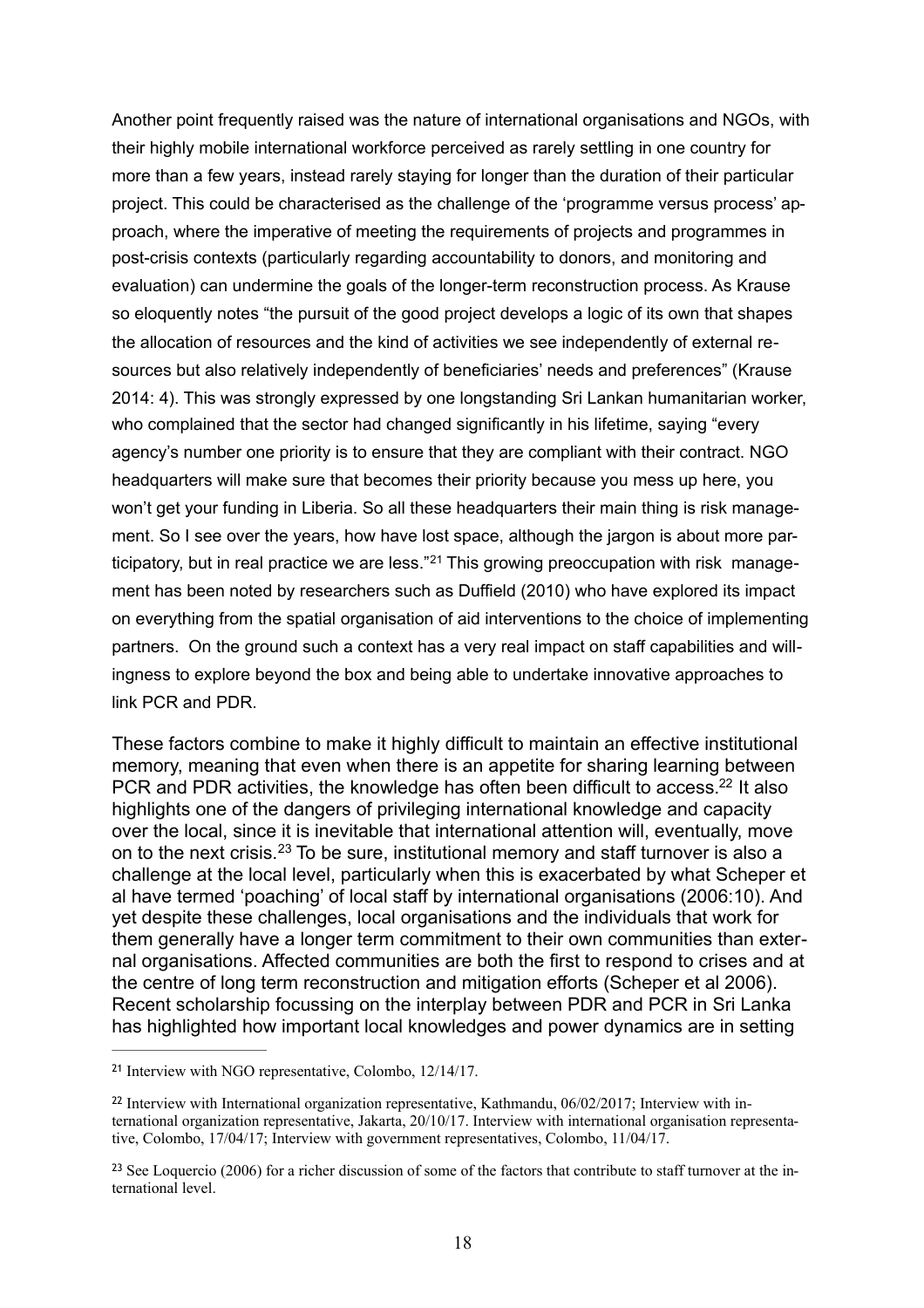the agenda in reconstruction, and how often this is overlooked in current scholarship (Harrowell and Özerdem 2018). To return to the 'points of entry' for integrating PDR and PCR processes identified in the ODI report, there is clear potential here. PCR and peacebuilding activities aimed at improving core state functions and responding to public expectations should address this lack of institutional memory. Moreover, if they wish to pursue an approach to reconstruction that links PCR and PDR, international humanitarian actors and, in particular, donors (who represent a highly significant actor in these situations) should take steps to ensure that their expectations and the timescales they work to do not create a culture of short termism. Instead they should support the development of an institutional memory of reconstruction practices that could serve as the bedrock of an integrated framework for reconstruction.

## *Politics, institutions and coordination*

<span id="page-18-1"></span>There is an understandable sense of urgency in the aftermath of a crisis, and many participants stressed the need to move swiftly to address pressing problems following a conflict or disaster. This was often presented as a compelling reason for not trying to further integrate PCR and PDR work – there were real worries that trying to combine other elements into an already highly challenging process would make it too slow, thus failing to meet public expectations of a swift response. To quote a representative of one international donor country in Jakarta, "more lenses don't necessarily mean more clarity".[24](#page-18-0) Previous research has demonstrated difficulties in integrating other "lenses" such as gender within the humanitarian and aid sectors (Tiessen 2007), and shown how the 'projectised' nature of much international humanitarian and development aid has often stood in the way of coordination between different approaches (Leader and Colenso 2005). There is also a legitimate concern about the types of politics that might be introduced to PDR through linking with it PCR. After all, some researchers and practitioners emphasise the importance of the 'humanitarian imperative' – seen as neutral, impartial and independent – as a hallmark of post-disaster interventions (and humanitarianism more widely) which is being undermined by being linked to political aims such as peacebuilding (De Torrente 2004, Rieff 2003, von Schreeb 2018). Whilst our research has demonstrated both an appetite from practitioners to explore linkages between PCR and PDR processes in the hope of improving reconstruction outcomes, it is important to ask whether these potential benefits advanced by researchers such as Harris et al do in fact outweigh the possible risks. Certainly in the case of Aceh, it was repeatedly suggested that the formal separation of the institution responsible for PDR (the BRR) from that responsible for PCR (the BRA) was a key factor that enabled the BRR to carry out its work, effectively insulating it from local politics and absolving it of formal responsibility for addressing conflict dynamics. Similarly, in Nepal numerous stakeholders expressed their concerns that post-earthquake reconstruction - already heavily criticised for being slow to deliver - would

<span id="page-18-0"></span><sup>&</sup>lt;sup>[24](#page-18-1)</sup> Interview with donor government representative, Jakarta,  $04/11/17$ .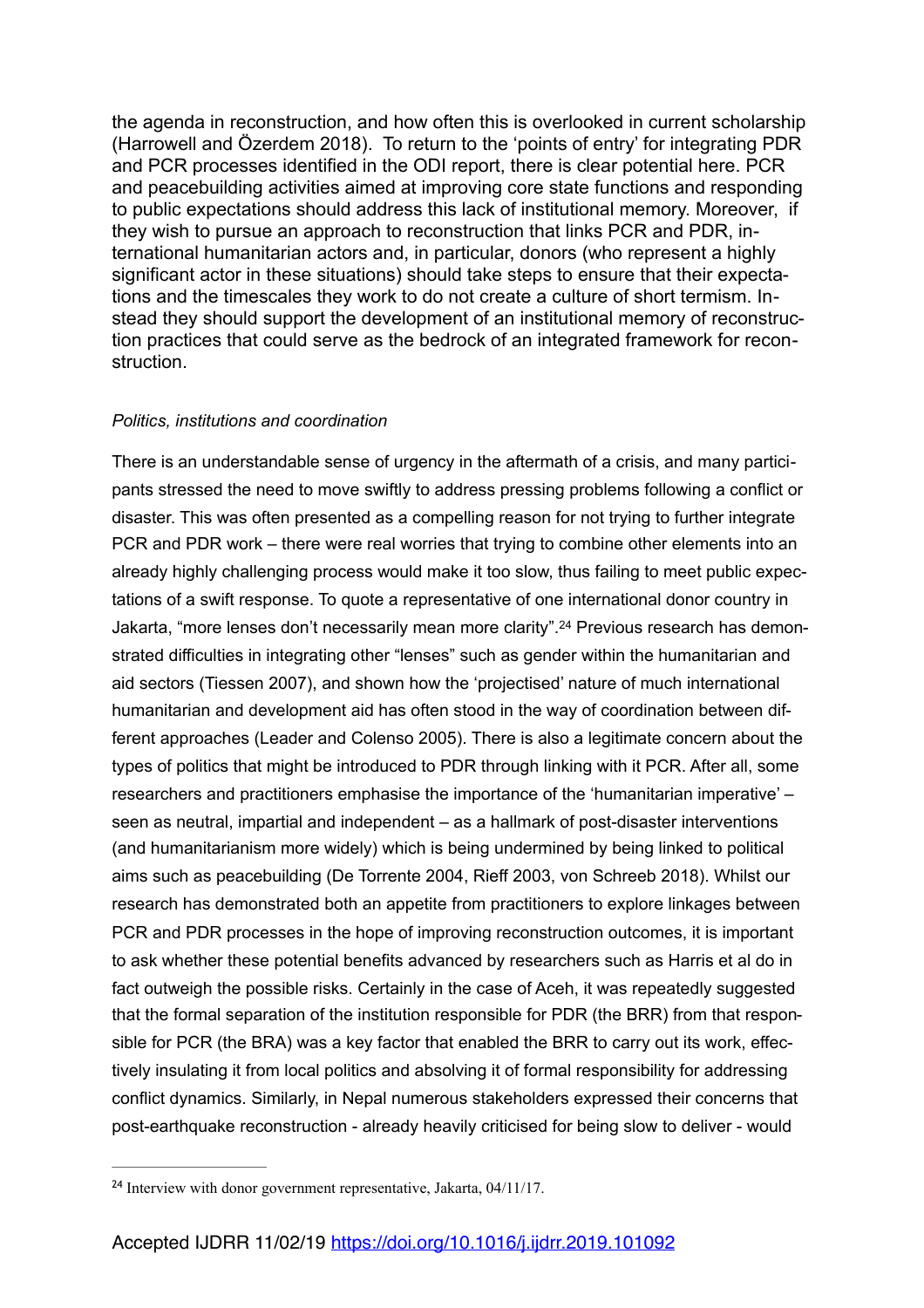be further delayed if the process was also asked to deliver peacebuilding aims, and that these two areas were too different to one another to make for easy integration under one programme of works.

Therefore, in all three cases there were strong pressures being exerted from a political standpoint to keep the PDR and PCR processes, and the institutions responsible for these processes, separate. More than a third of respondents in this research referred to a purposeful separating of PDR and PCR programmes in their context, at least from an institutional or theoretical standpoint. This is interesting, given that in the models proposed by Harris et al (2013) it is precisely this political standpoint that offers an avenue for integration – either by recognising the role of "Social structures, political systems and governance mechanisms" (41) in creating disaster vulnerability, or the opportunity to embed disaster risk reduction strategies within inclusive political settlements in the post-conflict peacebuilding phase. In practice, it appears these 'points of entry' have not produced the outcomes so far that that Harris et al suggest they could facilitate. As described in the previous section in Aceh there was a strong distinction between the BRR – tasked with post-tsunami reconstruction and under the authority of the national President, and the BRA – responsible for post-conflict activities and answering to the regional Governor. Although, as we have seen, there was in fact a level of work carried out by the BRR in the sphere of PCR, and there were links between the two institutions – one BRA head actually sat on the board of the BRR as the Rector of a local university - these were ad hoc and under the radar. In fact, at times there were significant tensions between the two organisations, as BRA representatives dismissed the BRR as outsiders (with one disparaging the airport built by the BRR as in particu-larly colourful language).<sup>[25](#page-19-0)</sup> From the other perspective, numerous respondents reflected that the lack of engagement with the BRA was a blessing for the BRA since it allowed them to swiftly pursue their aims without becoming "bogged down" in local politics.<sup>[26](#page-19-1)</sup>

<span id="page-19-3"></span><span id="page-19-2"></span>In Nepal, there was no collaboration or experience sharing whatsoever between the National Reconstruction Authority and the Ministry for Peace and Reconstruction, the bodies tasked with overseeing post-earthquake and post-conflict reconstruction respectively. Representatives of both bodies underlined that it was the Ministry of Peace and Reconstruction's job to rebuild the public buildings damaged in the conflict and to oversee DDR and transitional justice programmes, and the NRA's job to focus on the private property, the houses, destroyed by the earthquake. This was part of a wider narrative affirmed by the government, that PDR activities where completely unconnected to the political issues of the conflict, and that the work of the NRA (and anyone else engaged in PDR) should focus on infrastructure provision and housing, rather than capacity building or other politically focussed activities. Indeed, the

<span id="page-19-0"></span> $25$  Interview with former BRA senior representative, Banda Aceh,  $26/10/17$ .

<span id="page-19-1"></span><sup>&</sup>lt;sup>[26](#page-19-3)</sup> Interview with international organisation representative, Jakarta,  $20/10/17$ .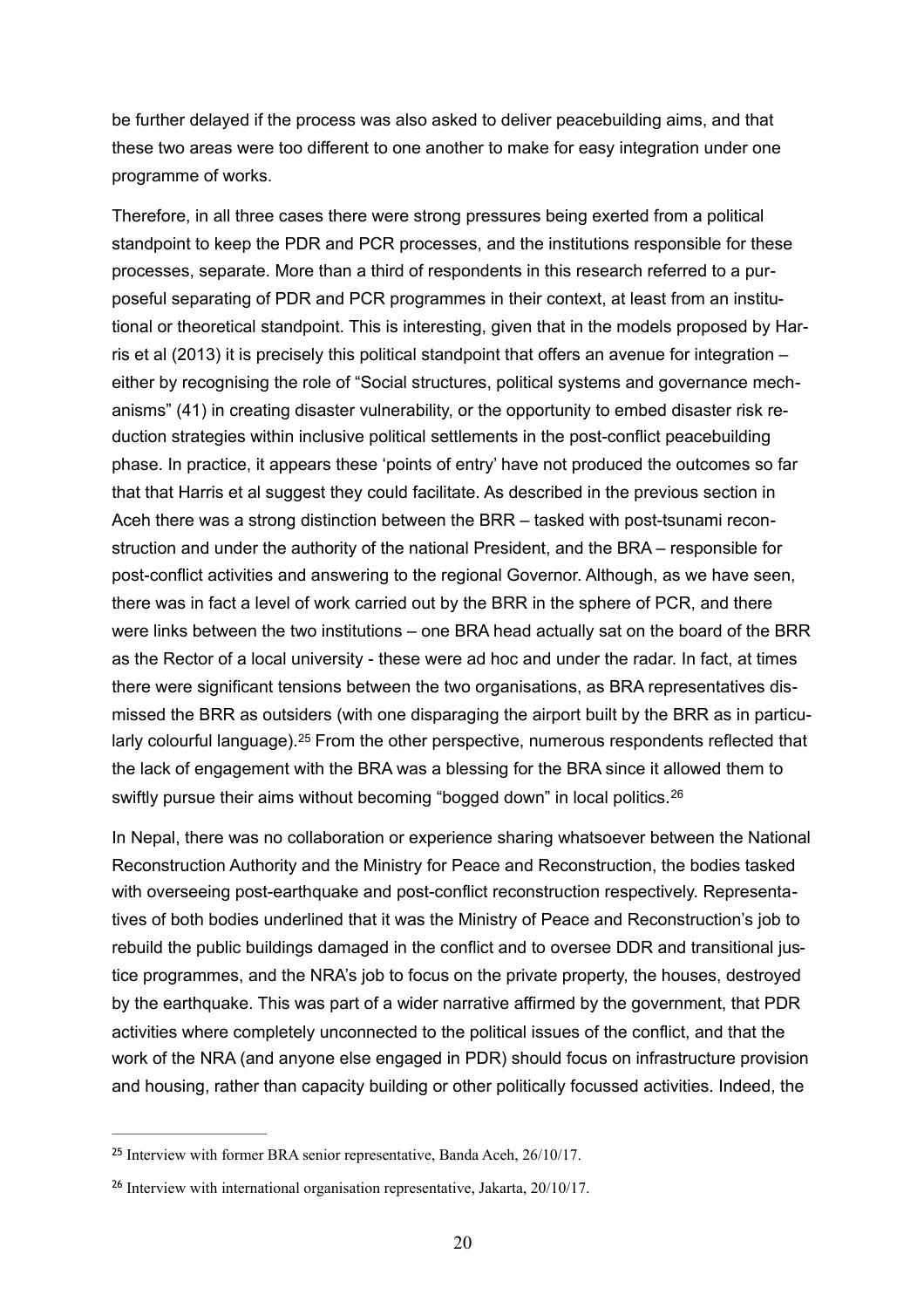cases of Nepal and Aceh seem to strongly support Siddiqi's assertion that "leaving the politics out when studying disasters in conflict areas is the 'politics of disasters'" (2018).

In Sri Lanka, by contrast, the two types of reconstruction became strongly identified with two different visions of politics. As discussed above, the post-tsunami reconstruction was strongly identified with a liberal international and interventionist mode of politics, with a strong role for the international community and a focus on inclusive and participatory practices of reconstruction. Led by the Rajapaksa government, the PCR process was positioned as a definitive break from this approach, an authoritarian model of reconstruction with a leading role for the military and little room for the kind of 'soft' rights based projects widely seen during the PDR. Although the separation of PDR and PCR from one another is often used by government and other institutional stakeholders as a way of obscuring the political nature of post-disaster activities, what it striking about the Sri Lankan case is that it does precisely opposite, highlighting the response to the tsunami as part of a political discourse his nationalist government had rejected. However, despite their differences all three cases seem some way away from the integration proposed in Harris et al's framework.

## *The nature of the conflict settlement*

There is a general belief that the type of reconstruction that takes place in a country or community can be predicted by the type of conflict settlement that preceded it, particularly with reference to post-conflict reconstruction (Barash and Webel, 2009; Cox and Sisk, 2017). That is to say, if there is a negotiated political settlement, then the reconstruction process is assumed to be more consensus based, participatory and inclusive. If the conflict has ended through an outright military victory, then the reconstruction that follows would be less likely to adopt these approaches. Intervention by an external power, whether unilateral or mandated by an international organisation, might be assumed to usher in its own brand of reconstruction. These three cases complicate such assumptions. They show that conflict settlements do impact reconstruction processes, but not necessarily in the way we might expect. In fact, they show that other characteristics and qualities play a significant role such as the political navigation of different actors, good leadership by individuals and institutions and the nature of the political space created by the conflict settlement. For example, in Sri Lanka – we would have expected to see in the PCR process a rejection of the participatory methods and international leadership that characterised PDR there, as the government was emboldened by its victory over the Tamil Tigers, and did not feel the need to make any concessions to what it perceived as Western liberal values in its reconstruction process. This was certainly what we witnessed to a large extent. However, as discussed above, our research also shows that the process was as closed to the international sphere as is often thought,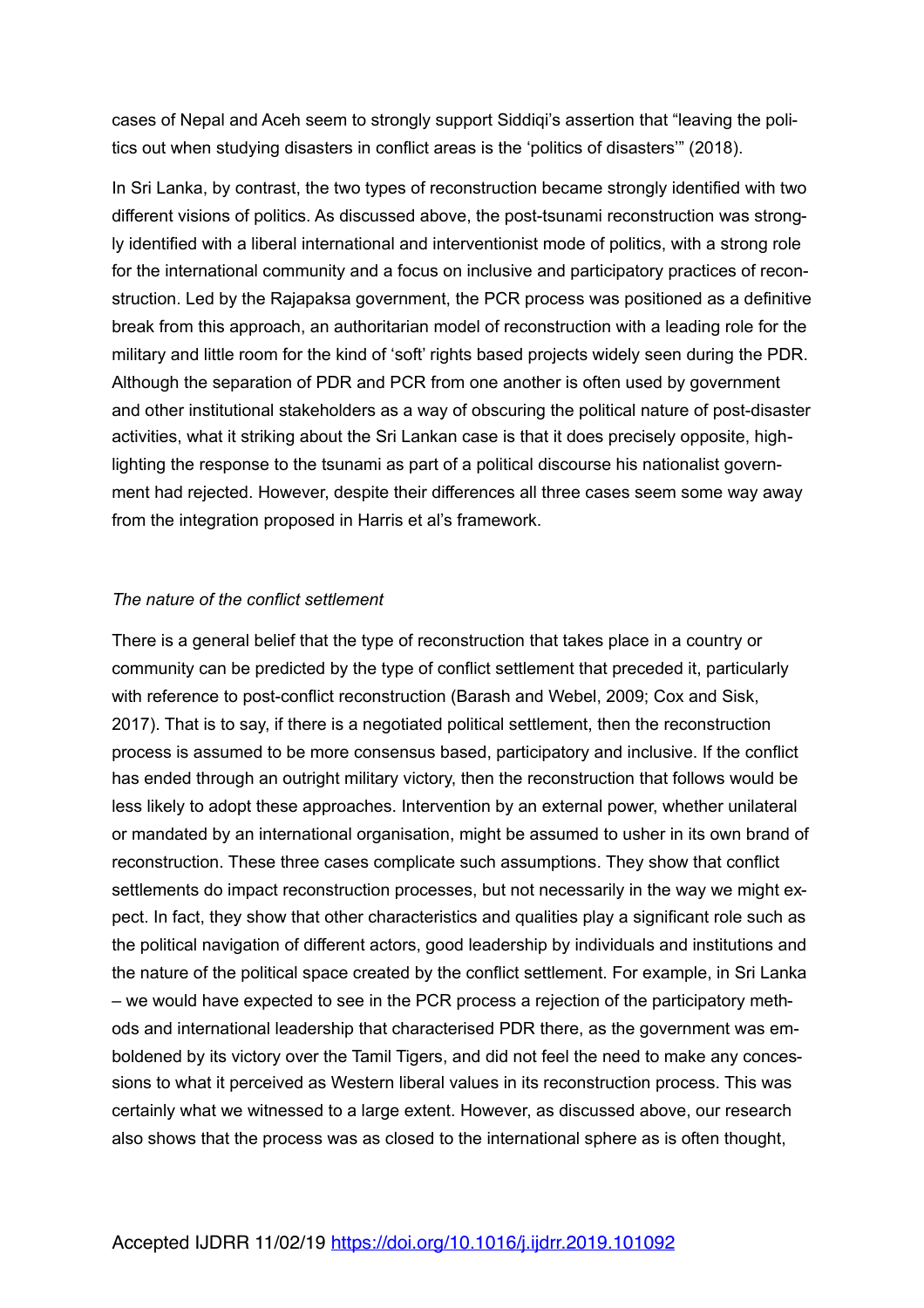and issues such as trust also played an important role in determining how reconstruction was carried out.

In our other two case studies – where in both cases violent conflict was brought to an end through the signing of negotiated settlements – we might have expected to see more of an openness to taking a flexible approach, and working across PDR and PCR divides. Again, as we have seen above, this is not so clear cut. In Aceh, where the conflict settlement could be characterised as a win-win, with Aceh gaining autonomy and the Indonesian state disentangling itself from this long running conflict but maintaining territorial integrity. The reconstruction process mirrored this settlement to a large extent, with each party to the peace agreement taking responsibility for overseeing one element of the reconstruction process separately, with very little formal coordination or crossover between the two, even though this might have been expected given the timing of the two processes. In Nepal the Comprehensive Peace Agreement brought about a definitive end to the old order, with the institution of a Constituent Assembly, the inclusion of the rebel Maoists into mainstream politics and the dissolution of the monarchy. But the new contours of governance in Nepal have not yet been fully realised, and Nepalese politics is defined by instability and short termism. This space of political uncertainty has strongly affected the post disaster reconstruction process. The NRA has been hamstrung by the removal and reinstatement of politically affiliated appointees at its head. As one interviewee memorably put it, the NRA is 'directly co-constituted with the post-conflict politics', which is the politics of constant alternation.

These three cases put paid to the idea that there is a direct correlation between the kind of conflict settlement and the type of reconstruction that follows. However, it is of vital importance to acknowledge the contextually specific and long lasting ways in which the political dynamics of the conflict and post-conflict affect the way both PDR and PCR are carried out. This supports Harris et al's (2013: 39) emphasis on the importance of contextual analysis, actor mapping and detailed analysis of the dynamics of the conflict-disaster interface in specific settings, in order to effectively integrate PDR and PCR initiatives. This would lead to the development of contextually specific DRR sensitive post-conflict interventions, and conflict sensitive post-disaster initiatives – the first steps in bringing the two practices into closer dialogue. In this our findings support that of other recent work in this field that seeks to advance a more nuanced vision of the conflict-disaster nexus and how it impacts on policy decisions (see, for example, Field's recent work on "divided disasters" in the Philippines (2018)).

## **6. Conclusions**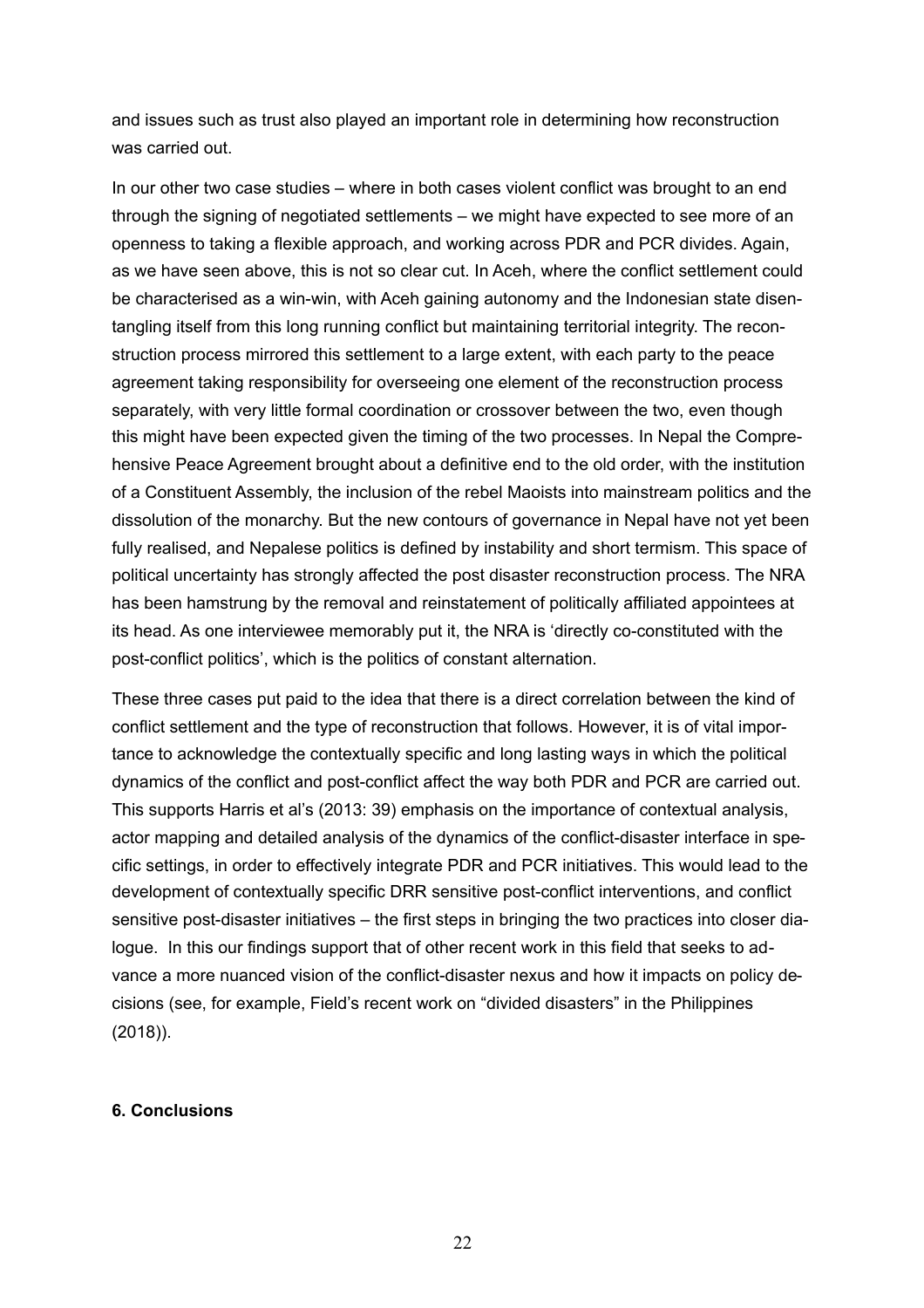This research presents a mixed picture overall of the extent to which post-conflict reconstruction and post-disaster reconstruction processes are currently being linked in practice. The situation is revealed to be diverse, multi-layered and and strongly informed by its context, with practices often differing between local, national and international actors, formal and informal engagement, and strongly affected by the local political context (often a product of the conflict settlement). As set out at the beginning of this paper, there is a significant and growing body of work within academic literature that recognises the conflict-disaster nexus, and suggests that PCR and PDR interventions could be improved by placing this nexus at the heart of their approach. According to the paradigm adopted by Harris et al, this could be achieved by on the one hand, adopting conflict sensitive approaches to DRR that take into account the way conflict drivers contribute to disaster risks, and on the other "recognising the role of natural hazards in igniting and exacerbating conflict, investing in natural disaster mitigation and prevention as a form of upstream conflict prevention and addressing the impacts of natural disasters as part of conflict prevention and peace- building initiatives" (Harris et al 2013: 40). This would represent the first step in developing a specific conceptual framework that could enable an integrated approach to PDR and PCR.

Keeping this in mind, our research can offer a number of useful reflections on how far such an approach is currently being adopted, and what barriers remain to this. Firstly, there was a widely (though not universally) held belief amongst practitioners, policy makers and researchers interviewed, that the links between PDR and PCR should be better understood and integrated into reconstruction practice. Indeed, it is increasingly acknowledged that it simply is not feasible to treat the two as entirely separate if the interdependent challenges facing communities in the wake of conflict and disaster are to be effectively addressed. Respondents in all three sites described how failing to take into account the interactions between conflict and disaster dynamics had led to tensions between disaster and conflict affected communities, and the double marginalisation of vulnerable groups such as women or minorities. However, in the three case studies examined during this research project, we see that in practice PDR and PCR processes are in fact normally conceived of and carried out as formally separate. Where crossover between the two processes does take place, this is often on an ad hoc basis, as a result of local leadership and personalities (for example, as was the case in Banda Aceh). In Sri Lanka, the only case where there was a more concerted effort to use PDR efforts to address peacebuilding aims following the tsunami, these actions produced unexpected outcomes. Perhaps most interestingly, where interest was expressed in working across the PCR-PDR divide, this overwhelmingly came from policy makers and practitioners working from a disaster perspective. These actors seemed much more ready to integrate a consideration of conflict into their work, whereas those focussing on post-conflict issues expressed less interest in building a disaster sensitive element into their interventions. It seems one 'point of entry' to integrating the two spheres is more receptive to such an initiative than the other.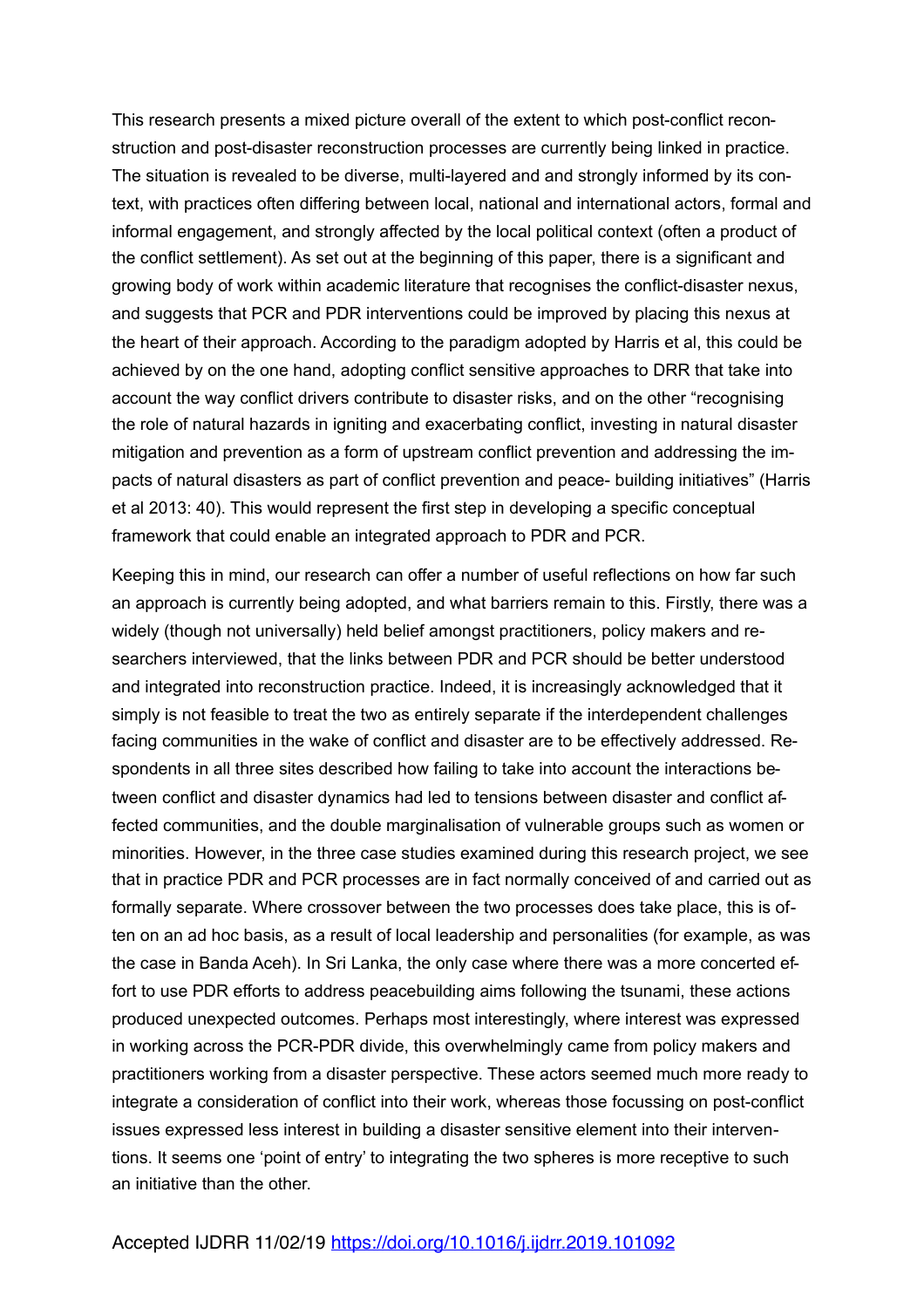Although our research has further underlined the importance of understanding the interrelated nature of conflict and disaster in order to respond to either phenomenon more effectively, it also shows that significant barriers exist to this on the ground. By focussing on the experiences of Aceh, Sri Lanka and Nepal we have shown that PCR or PDR processes are influenced in significant ways by other reconstruction processes that preceded them (or, in the case of Aceh, that ran concurrently). In short, these responses are contextually specific and that context is innately political. This is why recent academic research suggests so strongly that the two processes be brought into closer dialogue with each other (Harris et al 2013, Siddiqi 2018, Peters 2018, King and Mutter 2014). And yet this research again shows a tension between this aim and the reality on the ground. These case studies highlight a number of factors that prevent the two processes from being further integrated. Notably, in practical terms, interviewees highlighted a problematic lack of institutional memory in all cases, that prevented lessons being learned and links being made between PDR and PCR processes occurring across different timeframes. This is exacerbated by the waves of international actors that arrive in the aftermath of a crisis, and then move on a few years later. There is also a serious concern that asking PDR to address conflict issues, or PCR to advance disaster resilience, risks slowing down both processes, and overloading actors on the ground who are already struggling to deliver their aims.

Perhaps the largest obstacle to linking these two processes, however, remained the thorny question of 'politicisation'. That is, the idea that issues related to peace and conflict should be kept separate from issues related to disaster, to prevent the latter from being politicised (and thus delayed or complicated). This was the most commonly articulated concern expressed during the course of this research, and is clearly a very real worry in the minds of policy makers and practitioners. Such a concern should not be dismissed lightly. And yet to deny the links between disaster and conflict does not make them go away - in fact, as Siddiqi (2018) reminds us, denying the politics of the disaster is in itself a political act. It seems unlikely that integrated approaches to PDR and PCR will be widely adopted if this tension remains unresolved. The PCR-PDR nexus, and arguments to build this into policy responses to disaster and conflict, does make sense on a theoretical level and there is a growing acknowledgement of this from practitioners, particularly from the disaster perspective. However, this research underlines that in practice it raises many challenges at the policy and programmatic levels. Unless those issues are addressed, the conceptualisation of an integrated framework for PCR and PDR is likely to remain a laudable idea, rather than a game-changing reality.

#### References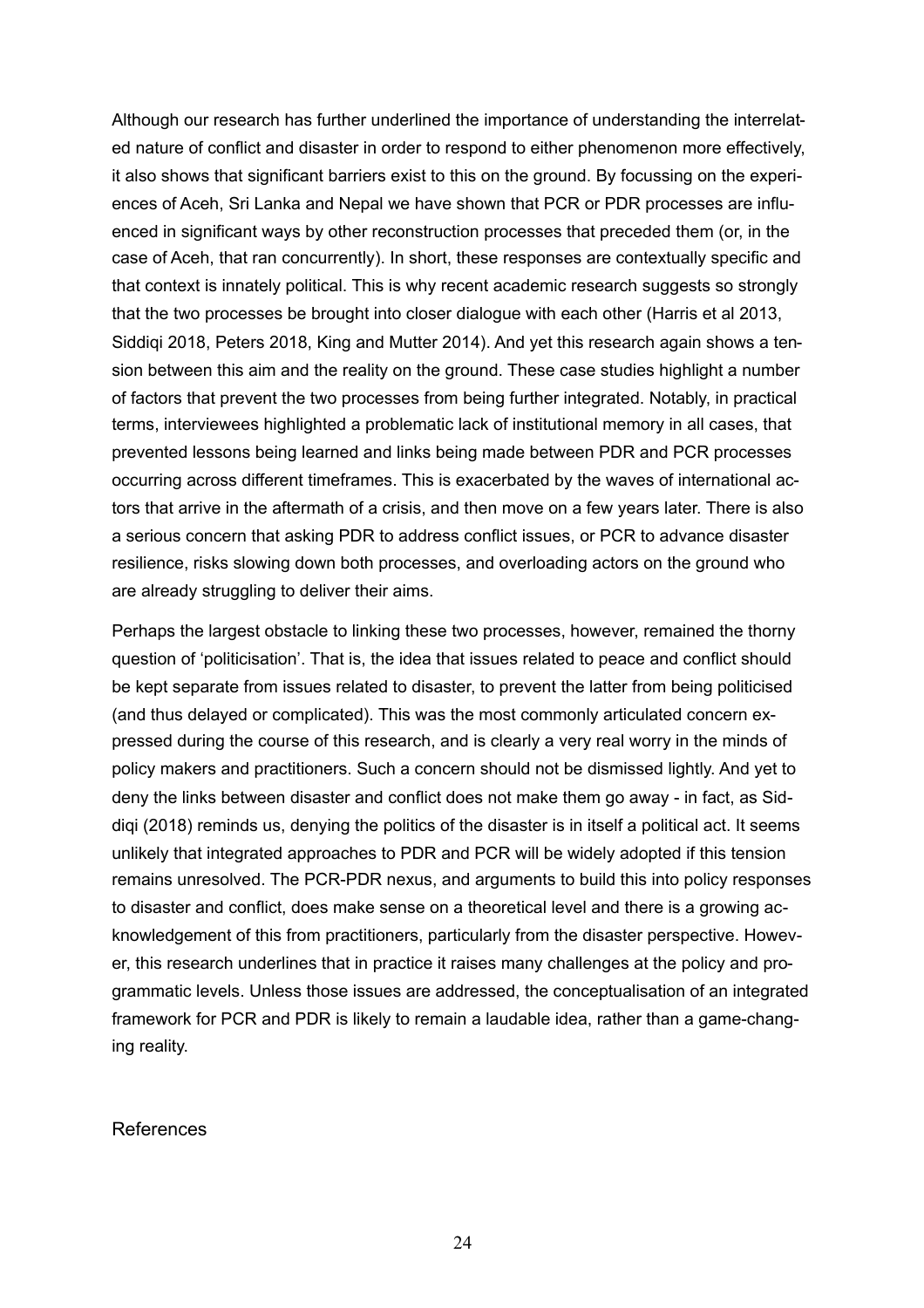K. Peters, M. Budimir, When Disasters and Conflict Collide: Facts and Figures, ODI Briefing, Overseas Development Institute, London, 2016.

M. Duffield, Complex emergencies and the crisis of developmentalism, IDS Bull. 25 (4) (1994) 37–45.

D.R. Godschalk, Urban hazard mitigation: creating resilient cities, Natl. Hazard Rev. 4 (3) (2003) 136–143.

D. Keen, Complex Emergencies, Polity Press, Cambridge, 2008.

N. von Uexkull, Sustained drought, vulnerability and civil conflict in Sub-Saharan Africa, Polit. Geogr. 43 (2014) 16–26.

M. Pelling, K. Dill, Natural disasters as catalysts of political action, Media Dev. 53 (4) (2006) 7.

J. Vivekananda, J. Schilling, D. Smith, Climate resilience in fragile and conflict affected societies: concepts and approaches, Dev. Pract. 24 (4) (2014) 487–501.

P. Nel, M. Righarts, Natural disasters and the risk of violent civil conflict, Int. Stud. Q. 52 (1) (2008) 159–185.

E. King, J.C. Mutter, Violent conflicts and natural disasters: the growing case for cross-disciplinary dialogue, Third World Q. 35 (7) (2014) 1239–1255.

K. Peters, Accelerating Sendai Framework Implementation in Asia: Disaster Risk Reduction in Contexts of Violence, Conflict and Fragility, (2018). A. Siddiqi, Disasters in Conflict Areas: Finding the Politics, Disasters, 2018.

M. Brzoska, Weather extremes, disasters, and collective violence: conditions, mechanisms, and disaster-related policies in recent research, Curr. Clim. Change Rep. 4 (4) (2018) 320–329.

A. Suhrke, Reconstruction as modernisation: the 'post-conflict' project in Afghanistan, Third World Q. 28 (7) (2007) 1291–1308.

N. Klein, The Shock Doctrine: the Rise of Disaster Capitalism, Palgrave Macmillan, New York, 2007.

R. Mac Ginty, O.P. Richmond, The local turn in peace building: a critical agenda for peace, Third World Q. 34 (5) (2013) 763–783.

C. Walch, Disaster Risk Reduction amidst Armed Conflict: Informal Institutions, Rebel Groups, and Wartime Political Orders, Disasters, 2018.

A. Özerdem, Post conflict reconstruction, in: P. Eadie, R. Wyn (Eds.), The Evolution of Military Power in the West and Asia: Security Policy in the Post-Cold War Era, Routledge, Abingdon, 2016.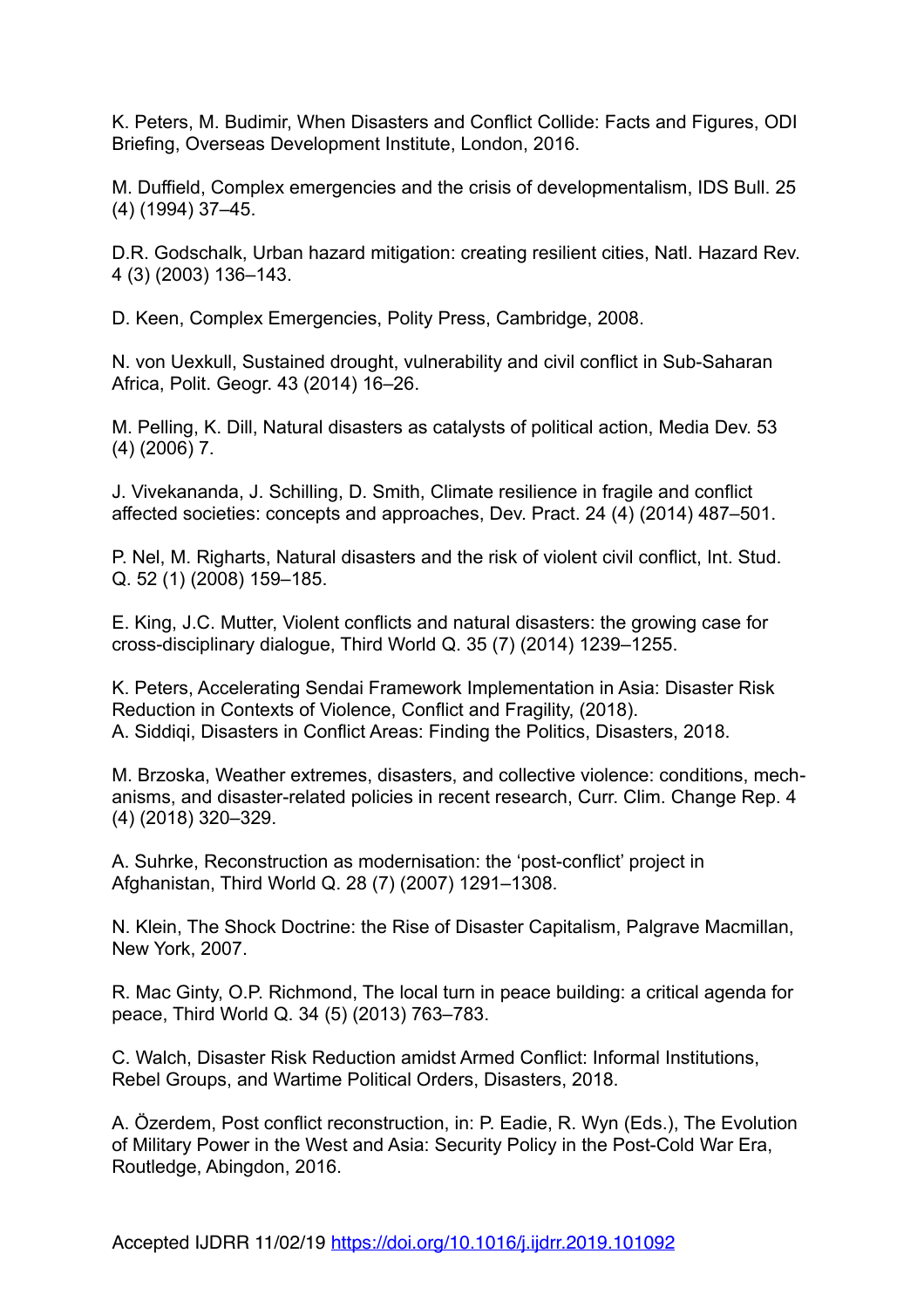O. Ramsbotham, H. Miall, T. Woodhouse, Contemporary Conflict Resolution, Polity Press, Cambridge, 2011.

K. Harris, D. Keen, T. Mitchell, When Disasters and Conflicts Collide: Improving Links between Disaster Resilience and Conflict Prevention, ODI, 2013.

B. Flyvbjerg, Five misunderstandings about case-study research, Qual. Inq. 12 (2006) 219–245.

P. Meier, K. Celis, Sowing the seeds of its own failure: implementing the concept of gender mainstreaming, Soc. Pol. 18 (4) (2011) 469–489.

D. Hilhorst, B.J. Jansen, Humanitarian space as arena: a perspective on the everyday politics of aid, Dev. Change 41 (6) (2010) 1117–1139.

P. Le Billon, A. Waizenegger, Peace in the wake of disaster? Secessionist conflicts and the 2004 Indian Ocean tsunami, Trans. Inst. Br. Geogr. 32 (3) (2007) 411–427.

M.W. Amarasiri de Silva, Ethnicity, politics and inequality: post-tsunami humanitarian aid delivery in Ampara District, Sri Lanka, Disasters 33 (2) (2009) 253–273.

B. Korf, Sri Lanka: the tsunami after the tsunami, Int. Dev. Plan. Rev. 27 (3) (2005) i–vii.

J. Kennedy, J. Ashmore, E. Babister, I. Kelman, The meaning of 'build back better': evidence from post-tsunami Aceh and Sri Lanka, J. Contingencies Crisis Manag. 16 (1) (2008) 24–36.

J. Goodhand, Stabilising a victor's peace? Humanitarian action and reconstruction in eastern Sri Lanka, Disasters 34 (s3) (2010).

J. Goodhand, Sri Lanka in 2011: consolidation and militarization of the post-war regime, Asian Surv. 52 (1) (2012) 130–137.

K. Hoglund, C. Orjuela, Hybrid peace governance and illiberal peacebuilding in Sri Lanka, Global Govern. 18 (1) (2012) 89–104.

K. Hoglund, C. Orjuela, Winning the peace: conflict prevention after a victor's peace in Sri Lanka, Contemp. Soc. Sci. 6 (1) (2011) 19–37.

O. Walton, Aid, Peacebuilding and the Resurgence of War: Buying Time in Sri Lanka, (2011).

Z. Sezgin, D. Dijkzeul (Eds.), The New Humanitarians in International Practice: Emerging Actors and Contested Principles, Routledge, 2015.

M. Krause, The Good Project: Humanitarian Relief NGOs and the Fragmentation of Reason, University of Chicago Press, 2014.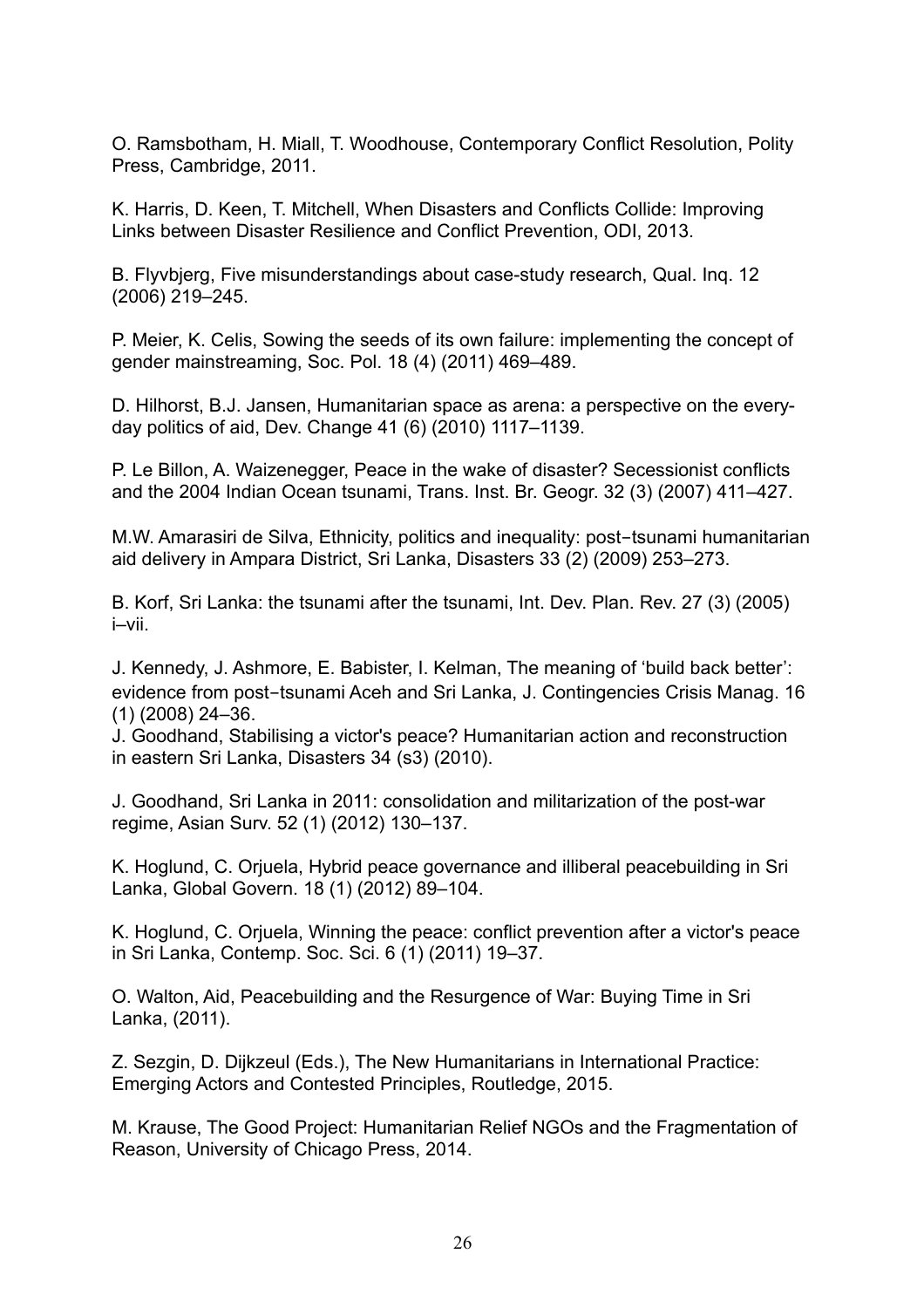M. Duffield, Risk-management and the fortified aid compound: everyday life in post-interventionary society, J. Interv. Statebuilding 4 (4) (2010) 453–474.

E. Scheper, A. Parakrama, S. Patel, Impact of the Tsunami Response on Local and National Capacities, Tsunami Evaluation Coalition, 2006.

R. Tiessen, Everywhere/nowhere: Gender Mainstreaming in Development Agencies, Kumarian Press, 2007.

N. Leader, P. Colenso, Aid instruments in fragile states, Poverty Reduction in Difficult Environments Working Paper, 5, 2005.

N. De Torrent., Humanitarianism sacrificed: integration's false promise, Ethics Int. Aff. 18 (2) (2004) 3–12.

D. Rieff, A Bed for the Night: Humanitarianism in Crisis, Simon and Schuster, 2003.

J. von Schreeb, Humanitarian assistance in crisis, Nat. Hum. Behav. 2 (9) (2018) 612.

David P. Barash, Charles P. Webel, Peace and Conflict Studies, second ed., Sage, London, 2009.

Fletcher D. Cox, Timothy D. Sisk, Peacebuilding in Deeply Divided Societies: towards Social Cohesion? Palgrave Macmillan, London, 2017.

D. Loquercio, Turnover and Retention. People in Aid, (2006).

M. Pelling, K. Dill, Disaster politics: tipping points for change in the adaptation of sociopolitical regimes, Prog. Hum. Geogr. 34 (1) (2010) 21–37.

J. Field, Divided disasters: examining the impacts of the conflict–disaster nexus for distanced crises in the Philippines, Disasters 42 (2018) S265–S286.

S.Y. Lee, A. .zerdem (Eds.), Local Ownership in International Peacebuilding: Key Theoretical and Practical Issues, Routledge, 2015.

M.Q. Patton, Enhancing the quality and credibility of qualitative analysis, Health Serv. Res. 34 (5 Pt 2) (1999) 1189.

UNISDR, Report of the Open-ended Intergovernmental Expert Working Group on Indicators and Terminology Relating to Disaster Risk Reduction. A/71/644. New York, (2016).

S. Kenny, M. Clarke, I. Fanany, D. Kingsbury, Deconstructing Aceh's reconstruction, Post-Disaster Reconstruction, Routledge, 2010, pp. 19–41.

K.N. Ruwanpura, Militarized capitalism? The apparel industry's role in scripting a post-war national identity in Sri Lanka, Antipode 50 (2) (2018) 425–446.